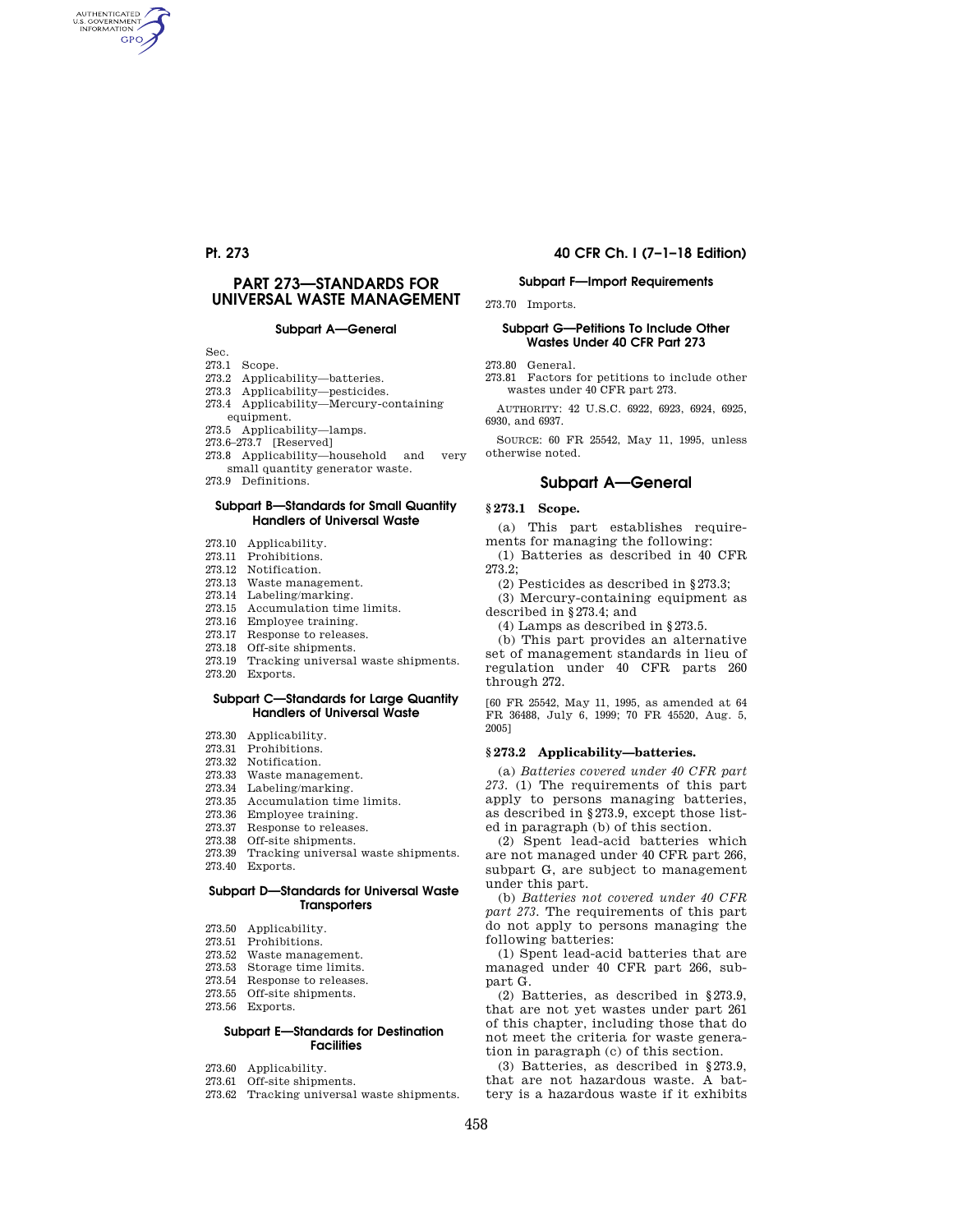one or more of the characteristics identified in part 261, subpart C of this chapter.

(c) *Generation of waste batteries.* (1) A used battery becomes a waste on the date it is discarded (e.g., when sent for reclamation).

(2) An unused battery becomes a waste on the date the handler decides to discard it.

[60 FR 25542, May 11, 1995, as amended at 64 FR 36488, July 6, 1999]

#### **§ 273.3 Applicability—pesticides.**

(a) *Pesticides covered under this part 273.* The requirements of this part apply to persons managing pesticides, as described in §273.9, meeting the following conditions, except those listed in paragraph (b) of this section:

(1) Recalled pesticides that are:

(i) Stocks of a suspended and canceled pesticide that are part of a voluntary or mandatory recall under FIFRA Section 19(b), including, but not limited to those owned by the registrant responsible for conducting the recall; or

(ii) Stocks of a suspended or cancelled pesticide, or a pesticide that is not in compliance with FIFRA, that are part of a voluntary recall by the registrant.

(2) Stocks of other unused pesticide products that are collected and managed as part of a waste pesticide collection program.

(b) *Pesticides not covered under 40 CFR part 273.* The requirements of this part do not apply to persons managing the following pesticides:

(1) Recalled pesticides described in paragraph (a)(1) of this section, and unused pesticide products described in paragraph (a)(2) of this section, that are managed by farmers in compliance with 40 CFR 262.70. (40 CFR 262.70 addresses pesticides disposed of on the farmer's own farm in a manner consistent with the disposal instructions on the pesticide label, providing the container is triple rinsed in accordance with 40 CFR 261.7(b)(3));

(2) Pesticides not meeting the conditions set forth in paragraph (a) of this section. These pesticides must be managed in compliance with the hazardous waste regulations in 40 CFR parts 260 through 272;

(3) Pesticides that are not wastes under part 261 of this chapter, including those that do not meet the criteria for waste generation in paragraph (c) of this section or those that are not wastes as described in paragraph (d) of this section; and

(4) Pesticides that are not hazardous waste. A pesticide is a hazardous waste if it is listed in 40 CFR part 261, subpart D or if it exhibits one or more of the characteristics identified in 40 CFR part 261, subpart C.

(c) *When a pesticide becomes a waste.*  (1) A recalled pesticide described in paragraph  $(a)(1)$  of this section becomes a waste on the first date on which both of the following conditions apply:

(i) The generator of the recalled pesticide agrees to participate in the recall; and

(ii) The person conducting the recall decides to discard (e.g., burn the pesticide for energy recovery).

(2) An unused pesticide product described in paragraph  $(a)(2)$  of this section becomes a waste on the date the generator decides to discard it.

(d) *Pesticides that are not wastes.* The following pesticides are not wastes:

(1) Recalled pesticides described in paragraph (a)(1) of this section, provided that the person conducting the recall:

(i) Has not made a decision to discard (e.g., burn for energy recovery) the pesticide. Until such a decision is made, the pesticide does not meet the definition of ''solid waste'' under 40 CFR 261.2; thus the pesticide is not a hazardous waste and is not subject to hazardous waste requirements, including this part 273. This pesticide remains subject to the requirements of FIFRA; or

(ii) Has made a decision to use a management option that, under 40 CFR 261.2, does not cause the pesticide to be a solid waste (*i.e.*, the selected option is use (other than use constituting disposal) or reuse (other than burning for energy recovery), or reclamation). Such a pesticide is not a solid waste and therefore is not a hazardous waste, and is not subject to the hazardous waste requirements including this part 273. This pesticide, including a recalled pesticide that is exported to a foreign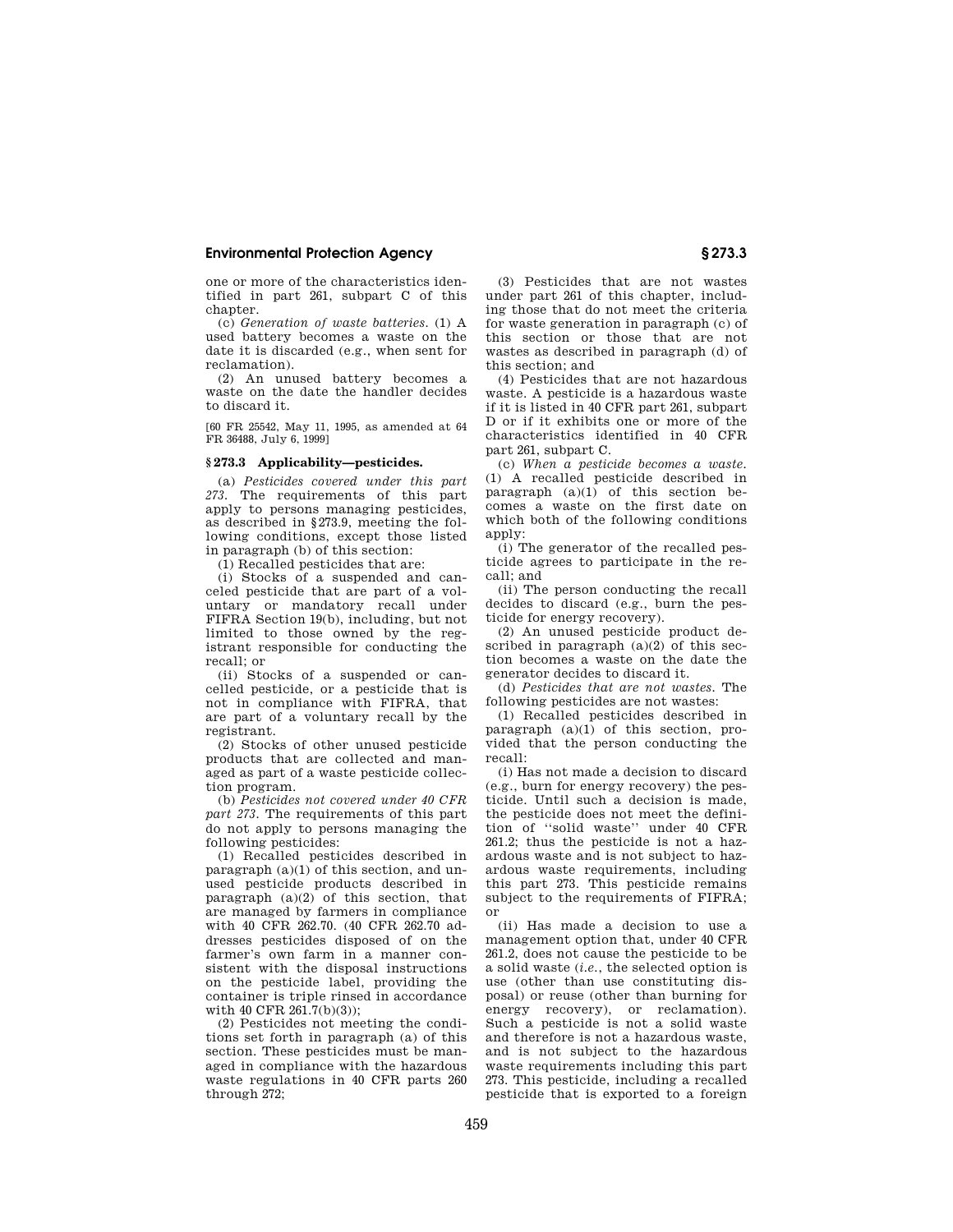destination for use or reuse, remains subject to the requirements of FIFRA.

(2) Unused pesticide products described in paragraph  $(a)(2)$  of this section, if the generator of the unused pesticide product has not decided to discard (e.g., burn for energy recovery) them. These pesticides remain subject to the requirements of FIFRA.

[60 FR 25542, May 11, 1995, as amended at 64 FR 36488, July 6, 1999]

#### **§ 273.4 Applicability—Mercury-containing equipment.**

(a) *Mercury-containing equipment covered under this part 273.* The requirements of this part apply to persons managing mercury-containing equipment, as described in §273.9, except those listed in paragraph (b) of this section.

(b) *Mercury-containing equipment not covered under this part 273.* The requirements of this part do not apply to persons managing the following mercurycontaining equipment:

(1) Mercury-containing equipment that is not yet a waste under part 261 of this chapter. Paragraph (c) of this section describes when mercury-containing equipment becomes a waste;

(2) Mercury-containing equipment that is not a hazardous waste. Mercury-containing equipment is a hazardous waste if it exhibits one or more of the characteristics identified in part 261, subpart C of this chapter or is listed in part 261, subpart D of this chapter; and

(3) Equipment and devices from which the mercury-containing components have been removed.

(c) *Generation of waste mercury-containing equipment.* (1) Used mercurycontaining equipment becomes a waste on the date it is discarded.

(2) Unused mercury-containing equipment becomes a waste on the date the handler decides to discard it.

[70 FR 45520, Aug. 5, 2005]

### **§ 273.5 Applicability—lamps.**

(a) *Lamps covered under this part 273.*  The requirements of this part apply to persons managing lamps as described in §273.9, except those listed in paragraph (b) of this section.

(b) *Lamps not covered under this part 273.* The requirements of this part do not apply to persons managing the following lamps:

(1) Lamps that are not yet wastes under part 261 of this chapter as provided in paragraph (c) of this section.

(2) Lamps that are not hazardous waste. A lamp is a hazardous waste if it exhibits one or more of the characteristics identified in part 261, subpart C of this chapter.

(c) *Generation of waste lamps.* (1) A used lamp becomes a waste on the date it is discarded.

(2) An unused lamp becomes a waste on the date the handler decides to discard it.

[64 FR 36488, July 6, 1999]

#### **§§ 273.6–273.7 [Reserved]**

#### **§ 273.8 Applicability—household and very small quantity generator waste.**

(a) Persons managing the wastes listed below may, at their option, manage them under the requirements of this part:

(1) Household wastes that are exempt under §261.4(b)(1) of this chapter and are also of the same type as the universal wastes defined at §273.9; and/or

(2) Very small quantity generator wastes that are exempt under §262.14 of this chapter and are also of the same type as the universal wastes defined at §273.9.

(b) Persons who commingle the wastes described in paragraphs (a)(1) and (a)(2) of this section together with universal waste regulated under this part must manage the commingled waste under the requirements of this part.

[64 FR 36488, July 6, 1999, as amended at 81 FR 85828, Nov. 28, 2016]

#### **§ 273.9 Definitions.**

*Ampule* means an airtight vial made of glass, plastic, metal, or any combination of these materials.

*Battery* means a device consisting of one or more electrically connected electrochemical cells which is designed to receive, store, and deliver electric energy. An electrochemical cell is a system consisting of an anode, cathode,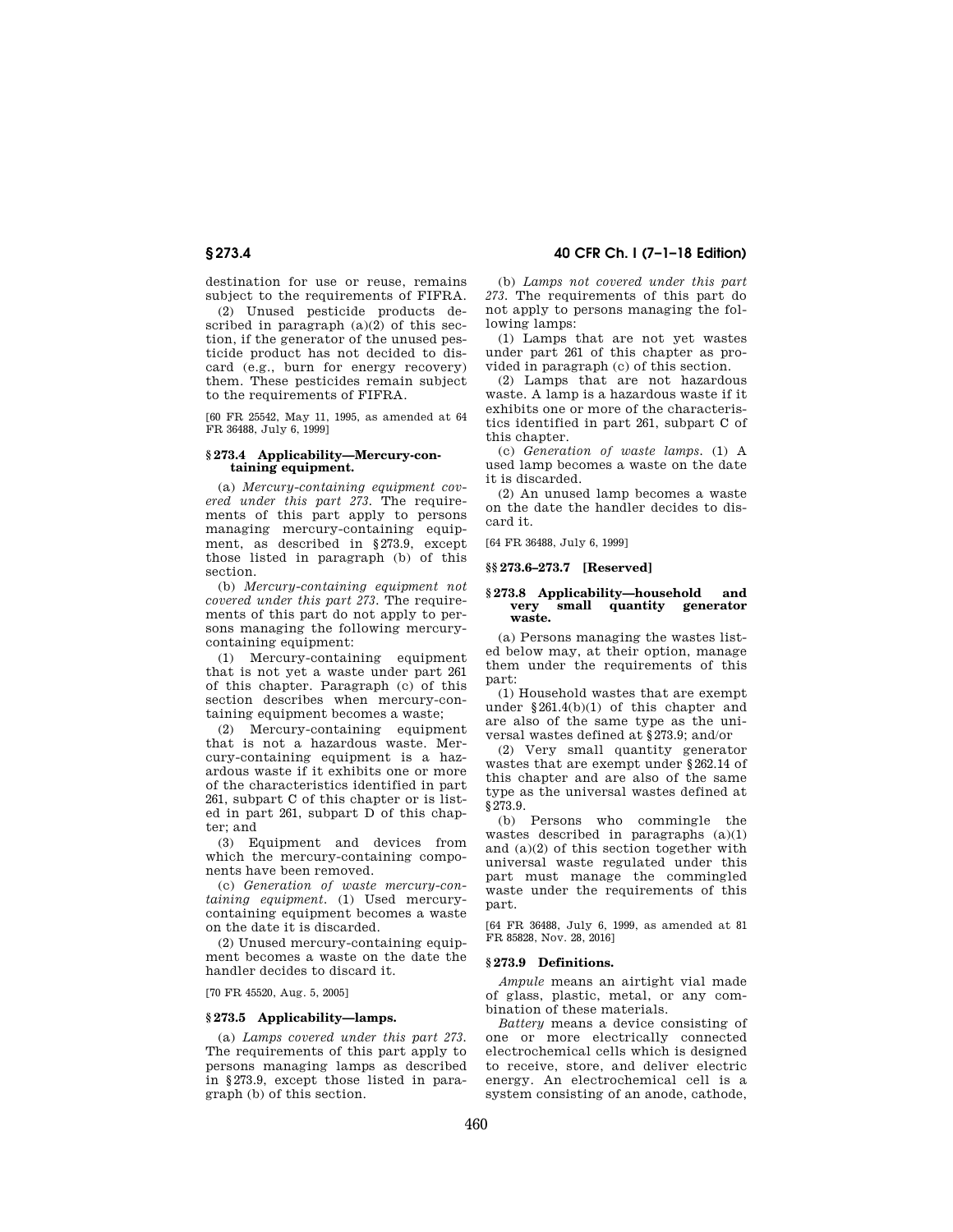and an electrolyte, plus such connections (electrical and mechanical) as may be needed to allow the cell to deliver or receive electrical energy. The term battery also includes an intact, unbroken battery from which the electrolyte has been removed.

*Destination facility* means a facility that treats, disposes of, or recycles a particular category of universal waste, except those management activities described in  $$273.13$  (a) and (c) and §273.33 (a) and (c). A facility at which a particular category of universal waste is only accumulated, is not a destination facility for purposes of managing that category of universal waste.

*FIFRA* means the Federal Insecticide, Fungicide, and Rodenticide Act (7  $U.S. C. 136–136v.$ 

*Generator* means any person, by site, whose act or process produces hazardous waste identified or listed in part 261 of this chapter or whose act first causes a hazardous waste to become subject to regulation.

*Lamp,* also referred to as ''universal waste lamp'' is defined as the bulb or tube portion of an electric lighting device. A lamp is specifically designed to produce radiant energy, most often in the ultraviolet, visible, and infra-red regions of the electromagnetic spectrum. Examples of common universal waste electric lamps include, but are not limited to, fluorescent, high intensity discharge, neon, mercury vapor, high pressure sodium, and metal halide lamps.

*Large Quantity Handler of Universal Waste* means a universal waste handler (as defined in this section) who accumulates 5,000 kilograms or more total of universal waste (batteries, pesticides, mercury-containing equipment, or lamps, calculated collectively) at any time. This designation as a large quantity handler of universal waste is retained through the end of the calendar year in which the 5,000 kilogram limit is met or exceeded.

*Mercury-containing equipment* means a device or part of a device (including thermostats, but excluding batteries and lamps) that contains elemental mercury integral to its function.

*On-site* means the same or geographically contiguous property which may be divided by public or private right-of-

way, provided that the entrance and exit between the properties is at a cross-roads intersection, and access is by crossing as opposed to going along the right of way. Non-contiguous properties owned by the same person but connected by a right-of-way which he controls and to which the public does not have access, are also considered onsite property.

*Pesticide* means any substance or mixture of substances intended for preventing, destroying, repelling, or mitigating any pest, or intended for use as a plant regulator, defoliant, or desiccant, other than any article that:

(a) Is a new animal drug under FFDCA section 201(w), or

(b) Is an animal drug that has been determined by regulation of the Secretary of Health and Human Services not to be a new animal drug, or

(c) Is an animal feed under FFDCA section  $201(x)$  that bears or contains any substances described by paragraph (a) or (b) of this section.

*Small Quantity Handler of Universal Waste* means a universal waste handler (as defined in this section) who does not accumulate 5,000 kilograms or more of universal waste (batteries, pes-<br>ticides mercury-containing equipticides, mercury-containing ment, or lamps, calculated collectively) at any time.

*Thermostat* means a temperature control device that contains metallic mercury in an ampule attached to a bimetal sensing element, and mercurycontaining ampules that have been removed from these temperature control devices in compliance with the requirements of  $40$  CFR  $273.13(c)(2)$  or 273.33(c)(2).

*Universal Waste* means any of the following hazardous wastes that are subject to the universal waste requirements of this part 273:

(1) Batteries as described in §273.2;

(2) Pesticides as described in §273.3;

(3) Mercury-containing equipment as described in §273.4; and

(4) Lamps as described in §273.5.

*Universal Waste Handler:*  (a) Means:

(1) A generator (as defined in this section) of universal waste; or

(2) The owner or operator of a facility, including all contiguous property, that receives universal waste from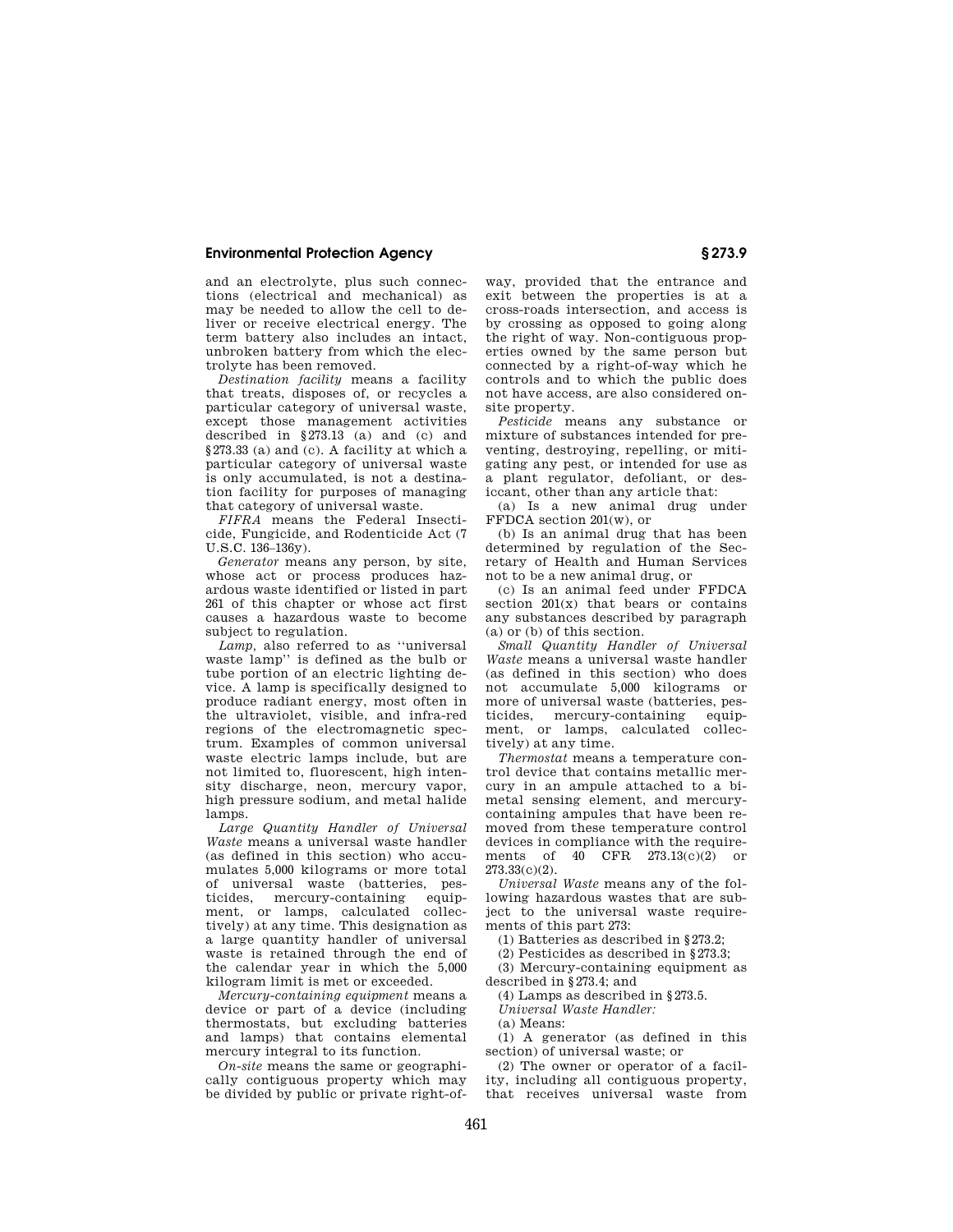other universal waste handlers, accumulates universal waste, and sends universal waste to another universal waste handler, to a destination facility, or to a foreign destination.

(b) Does not mean:

(1) A person who treats (except under the provisions of 40 CFR 273.13 (a) or (c), or 273.33 (a) or (c)), disposes of, or recycles universal waste; or

(2) A person engaged in the off-site transportation of universal waste by air, rail, highway, or water, including a universal waste transfer facility.

*Universal Waste Transfer Facility*  means any transportation-related facility including loading docks, parking areas, storage areas and other similar areas where shipments of universal waste are held during the normal course of transportation for ten days or less.

*Universal Waste Transporter* means a person engaged in the off-site transportation of universal waste by air, rail, highway, or water.

[60 FR 25542, May 11, 1995, as amended at 63 FR 71230, Dec. 24, 1998. Redesignated and amended at 64 FR 36488, 36489, July 6, 1999; 70 FR 45521, Aug. 5, 2005; 71 FR 40280, July 14, 2006]

# **Subpart B—Standards for Small Quantity Handlers of Universal Waste**

## **§ 273.10 Applicability.**

This subpart applies to small quantity handlers of universal waste (as defined in 40 CFR 273.9).

[64 FR 36489, July 6, 1999]

#### **§ 273.11 Prohibitions.**

A small quantity handler of universal waste is:

(a) Prohibited from disposing of universal waste; and

(b) Prohibited from diluting or treating universal waste, except by responding to releases as provided in 40 CFR 273.17; or by managing specific wastes as provided in 40 CFR 273.13.

## **§ 273.12 Notification.**

A small quantity handler of universal waste is not required to notify EPA of universal waste handling activities.

# **§ 273.10 40 CFR Ch. I (7–1–18 Edition)**

# **§ 273.13 Waste management.**

(a) *Universal waste batteries.* A small quantity handler of universal waste must manage universal waste batteries in a way that prevents releases of any universal waste or component of a universal waste to the environment, as follows:

(1) A small quantity handler of universal waste must contain any universal waste battery that shows evidence of leakage, spillage, or damage that could cause leakage under reasonably foreseeable conditions in a container. The container must be closed, structurally sound, compatible with the contents of the battery, and must lack evidence of leakage, spillage, or damage that could cause leakage under reasonably foreseeable conditions.

(2) A small quantity handler of universal waste may conduct the following activities as long as the casing of each individual battery cell is not breached and remains intact and closed (except that cells may be opened to remove electrolyte but must be immediately closed after removal):

(i) Sorting batteries by type;

(ii) Mixing battery types in one container;

(iii) Discharging batteries so as to remove the electric charge;

(iv) Regenerating used batteries;

(v) Disassembling batteries or battery packs into individual batteries or cells;

(vi) Removing batteries from consumer products; or

(vii) Removing electrolyte from batteries.

(3) A small quantity handler of universal waste who removes electrolyte from batteries, or who generates other solid waste (e.g., battery pack materials, discarded consumer products) as a result of the activities listed above, must determine whether the electrolyte and/or other solid waste exhibit a characteristic of hazardous waste identified in 40 CFR part 261, subpart C.

(i) If the electrolyte and/or other solid waste exhibit a characteristic of hazardous waste, it is subject to all applicable requirements of 40 CFR parts 260 through 272. The handler is considered the generator of the hazardous electrolyte and/or other waste and is subject to 40 CFR part 262.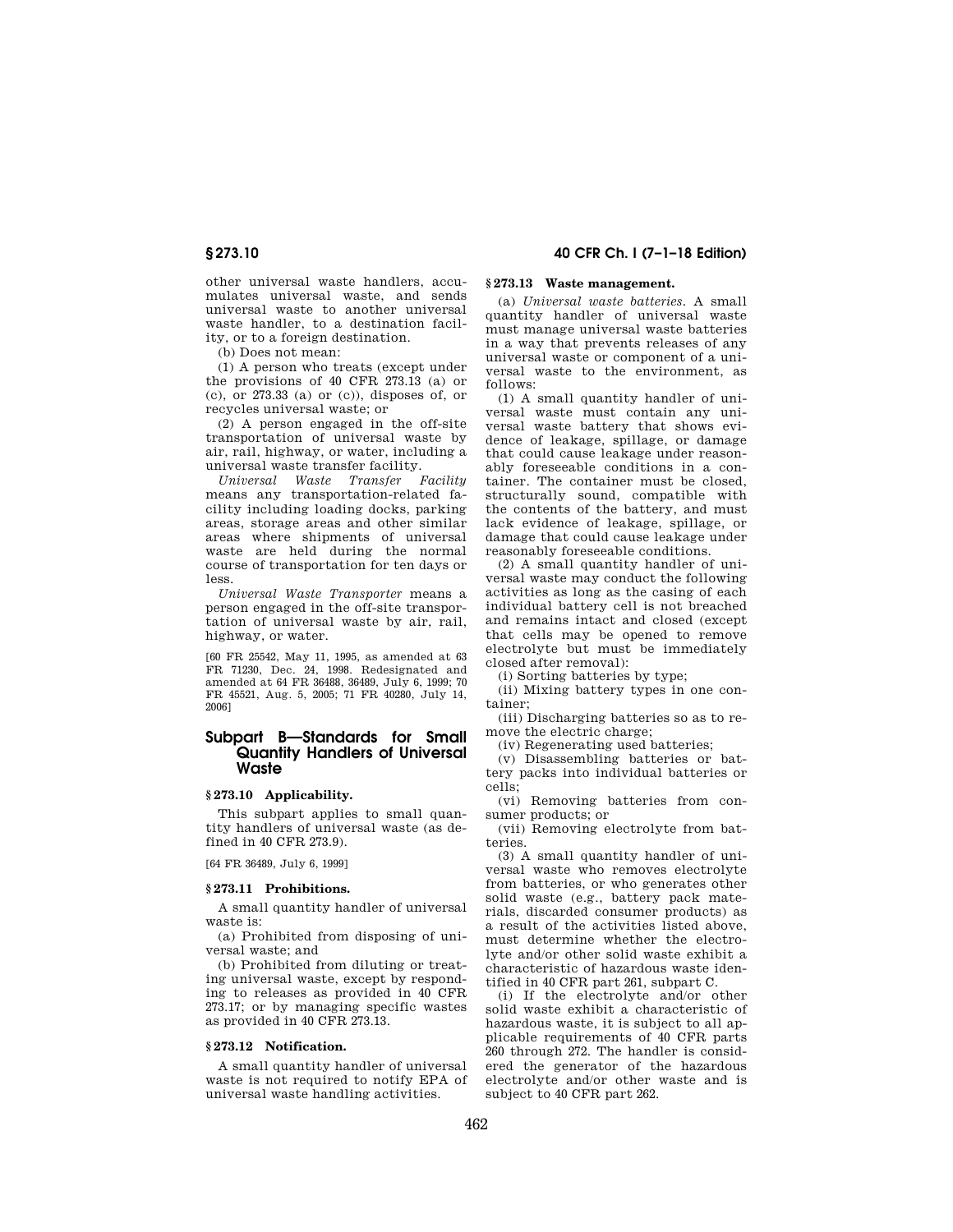(ii) If the electrolyte or other solid waste is not hazardous, the handler may manage the waste in any way that is in compliance with applicable federal, state or local solid waste regulations.

(b) *Universal waste pesticides.* A small quantity handler of universal waste must manage universal waste pesticides in a way that prevents releases of any universal waste or component of a universal waste to the environment. The universal waste pesticides must be contained in one or more of the following:

(1) A container that remains closed, structurally sound, compatible with the pesticide, and that lacks evidence of leakage, spillage, or damage that could cause leakage under reasonably foreseeable conditions; or

(2) A container that does not meet the requirements of paragraph (b)(1) of this Section, provided that the unacceptable container is overpacked in a container that does meet the requirements of paragraph (b)(1) of this Section; or

(3) A tank that meets the requirements of 40 CFR part 265 subpart J, except for 40 CFR 265.197(c), 265.200, and 265.201; or

(4) A transport vehicle or vessel that is closed, structurally sound, compatible with the pesticide, and that lacks evidence of leakage, spillage, or damage that could cause leakage under reasonably foreseeable conditions.

(c) *Mercury-containing equipment.* A small quantity handler of universal waste must manage universal waste mercury-containing equipment in a way that prevents releases of any universal waste or component of a universal waste to the environment, as follows:

(1) A small quantity handler of universal waste must place in a container any universal waste mercury-containing equipment with non-contained elemental mercury or that shows evidence of leakage, spillage, or damage that could cause leakage under reasonably foreseeable conditions. The container must be closed, structurally sound, compatible with the contents of the device, must lack evidence of leakage, spillage, or damage that could cause leakage under reasonably foreseeable conditions, and must be reasonably designed to prevent the escape of mercury into the environment by volatilization or any other means.

(2) A small quantity handler of universal waste may remove mercury-containing ampules from universal waste mercury-containing equipment provided the handler:

(i) Removes and manages the ampules in a manner designed to prevent breakage of the ampules;

(ii) Removes the ampules only over or in a containment device (e.g., tray or pan sufficient to collect and contain any mercury released from an ampule in case of breakage);

(iii) Ensures that a mercury clean-up system is readily available to immediately transfer any mercury resulting from spills or leaks from broken ampules from that containment device to a container that meets the requirements of 40 CFR 262.34;

(iv) Immediately transfers any mercury resulting from spills or leaks from broken ampules from the containment device to a container that meets the requirements of 40 CFR 262.34;

(v) Ensures that the area in which ampules are removed is well ventilated and monitored to ensure compliance with applicable OSHA exposure levels for mercury;

(vi) Ensures that employees removing ampules are thoroughly familiar with proper waste mercury handling and emergency procedures, including transfer of mercury from containment devices to appropriate containers;

(vii) Stores removed ampules in closed, non-leaking containers that are in good condition;

(viii) Packs removed ampules in the container with packing materials adequate to prevent breakage during storage, handling, and transportation;

(3) A small quantity handler of uni-<br>
yersal waste mercury-containing mercury-containing equipment that does not contain an ampule may remove the open original housing holding the mercury from universal waste mercury-containing equipment provided the handler:

(i) Immediately seals the original housing holding the mercury with an air-tight seal to prevent the release of any mercury to the environment; and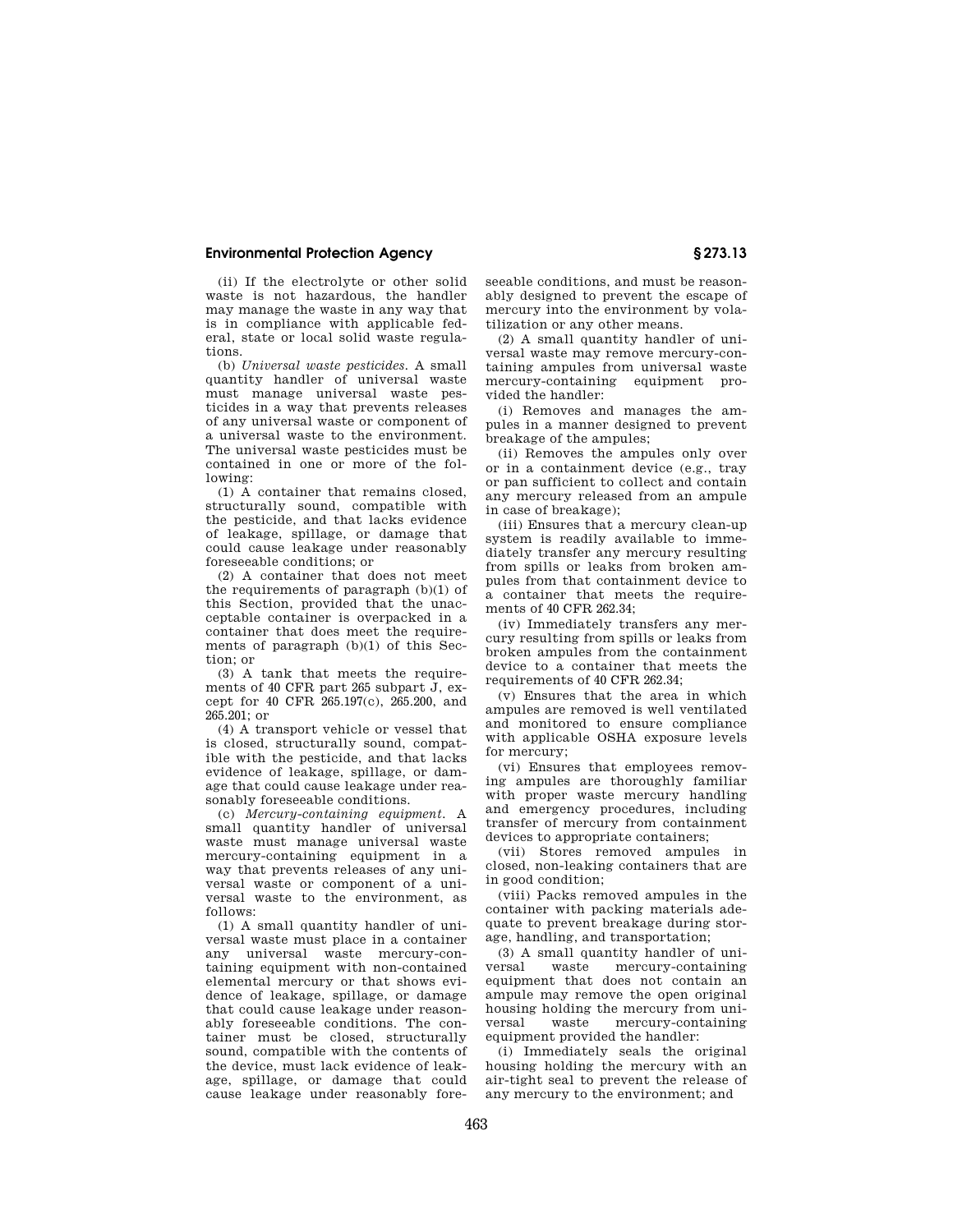(ii) Follows all requirements for removing ampules and managing removed ampules under paragraph (c)(2) of this section; and

(4) (i) A small quantity handler of universal waste who removes mercurycontaining ampules from mercury-containing equipment or seals mercury from mercury-containing equipment in its original housing must determine whether the following exhibit a characteristic of hazardous waste identified in 40 CFR part 261, subpart C:

(A) Mercury or clean-up residues resulting from spills or leaks and/or

(B) Other solid waste generated as a result of the removal of mercury-containing ampules or housings (e.g., the remaining mercury-containing device).

(ii) If the mercury, residues, and/or other solid waste exhibits a characteristic of hazardous waste, it must be managed in compliance with all applicable requirements of 40 CFR parts 260 through 272. The handler is considered the generator of the mercury, residues, and/or other waste and must manage it in compliance with 40 CFR part 262.

(iii) If the mercury, residues, and/or other solid waste is not hazardous, the handler may manage the waste in any way that is in compliance with applicable federal, state or local solid waste regulations.

(d) *Lamps.* A small quantity handler of universal waste must manage lamps in a way that prevents releases of any universal waste or component of a universal waste to the environment, as follows:

(1) A small quantity handler of universal waste must contain any lamp in containers or packages that are structurally sound, adequate to prevent breakage, and compatible with the contents of the lamps. Such containers and packages must remain closed and must lack evidence of leakage, spillage or damage that could cause leakage under reasonably foreseeable conditions.

(2) A small quantity handler of universal waste must immediately clean up and place in a container any lamp that is broken and must place in a container any lamp that shows evidence of breakage, leakage, or damage that could cause the release of mercury or

# **§ 273.14 40 CFR Ch. I (7–1–18 Edition)**

other hazardous constituents to the environment. Containers must be closed, structurally sound, compatible with the contents of the lamps and must lack evidence of leakage, spillage or damage that could cause leakage or releases of mercury or other hazardous constituents to the environment under reasonably foreseeable conditions.

[60 FR 25542, May 11, 1995, as amended at 64 FR 36489, July 6, 1999; 70 FR 45521, Aug. 5, 2005; 71 FR 40280, July 14, 2006]

#### **§ 273.14 Labeling/marking.**

A small quantity handler of universal waste must label or mark the universal waste to identify the type of universal waste as specified below:

(a) Universal waste batteries (*i.e.*, each battery), or a container in which the batteries are contained, must be labeled or marked clearly with any one of the following phrases: ''Universal Waste—Battery(ies),'' or ''Waste Battery(ies),'' or ''Used Battery(ies);''

(b) A container, (or multiple container package unit), tank, transport vehicle or vessel in which recalled universal waste pesticides as described in 40 CFR  $273.3(a)(1)$  are contained must be labeled or marked clearly with:

(1) The label that was on or accompanied the product as sold or distributed; and

(2) The words ''Universal Waste-Pesticide(s)'' or ''Waste-Pesticide(s);''

(c) A container, tank, or transport vehicle or vessel in which unused pesticide products as described in 40 CFR  $273.3(a)(2)$  are contained must be labeled or marked clearly with:

(1)(i) The label that was on the product when purchased, if still legible;

(ii) If using the labels described in paragraph  $(c)(1)(i)$  of this section is not feasible, the appropriate label as required under the Department of Transportation regulation 49 CFR part 172;

(iii) If using the labels described in paragraphs  $(c)(1)$  (i) and (ii) of this section is not feasible, another label prescribed or designated by the waste pesticide collection program administered or recognized by a state; and

(2) The words ''Universal Waste-Pesticide(s)'' or ''Waste-Pesticide(s).''

(d)(1) Universal waste mercury-containing equipment (*i.e.*, each device), or a container in which the equipment is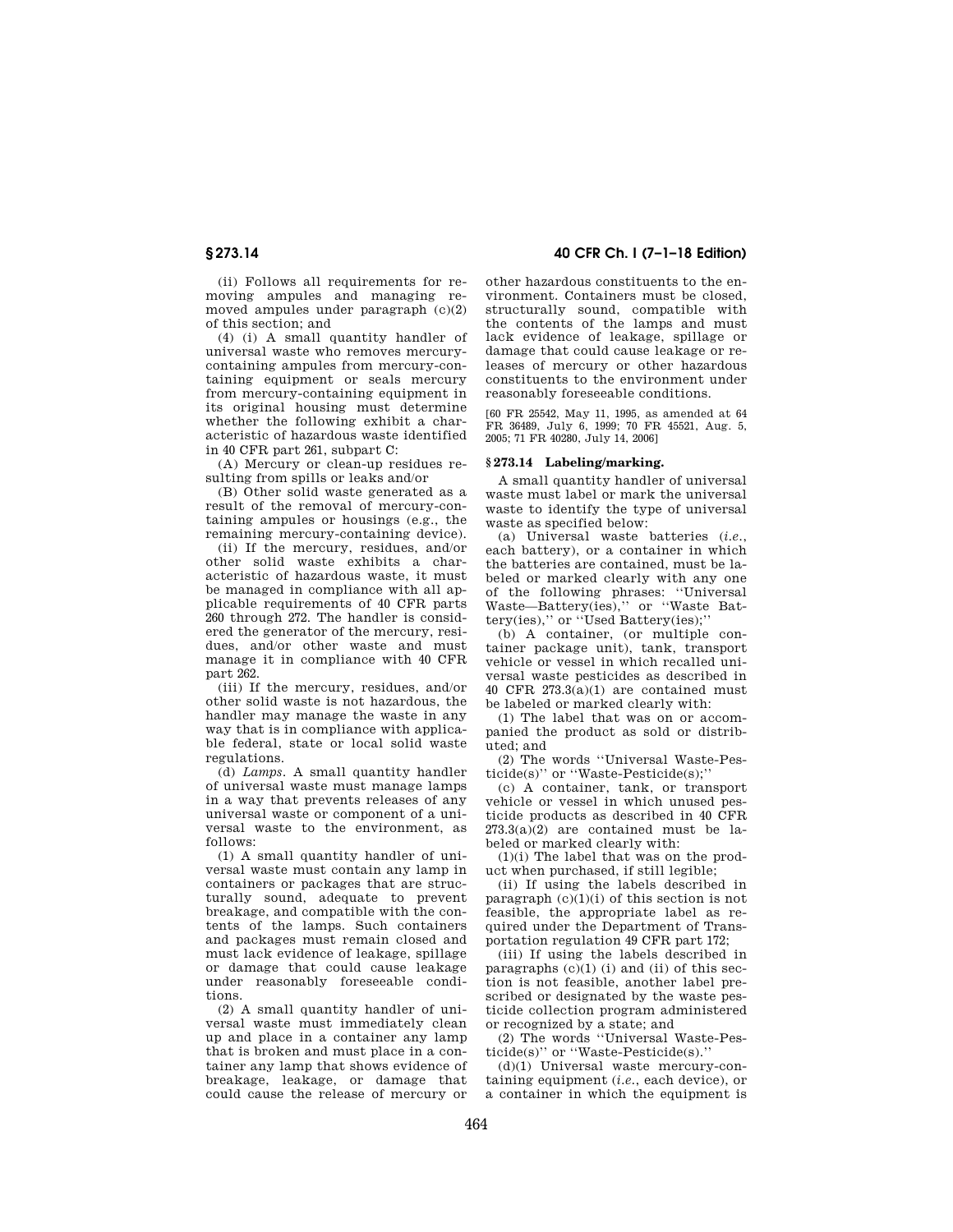contained, must be labeled or marked clearly with any of the following phrases: ''Universal Waste—Mercury Containing Equipment,'' ''Waste Mercury-Containing Equipment,'' or ''Used Mercury-Containing Equipment.''

(2) A universal waste mercury-containing thermostat or container containing only universal waste mercurycontaining thermostats may be labeled or marked clearly with any of the following phrases: ''Universal Waste— Mercury Thermostat(s)," "Waste Mer-<br>cury Thermostat(s)," or "Used Mercury Thermostat(s),'' or ''Used Mercury Thermostat(s).''

(e) Each lamp or a container or package in which such lamps are contained must be labeled or marked clearly with<br>one of the following phrases: "Unione of the following phrases: versal Waste—Lamp(s),'' or ''Waste Lamp(s)," or "Used  $Lamp(s)$ ".

[60 FR 25542, May 11, 1995, as amended at 64 FR 36489, July 6, 1999; 70 FR 45521, Aug. 5, 2005; 71 FR 40280, July 14, 2006]

#### **§ 273.15 Accumulation time limits.**

(a) A small quantity handler of universal waste may accumulate universal waste for no longer than one year from the date the universal waste is generated, or received from another handler, unless the requirements of paragraph (b) of this section are met.

(b) A small quantity handler of universal waste may accumulate universal waste for longer than one year from the date the universal waste is generated, or received from another handler, if such activity is solely for the purpose of accumulation of such quantities of universal waste as necessary to facilitate proper recovery, treatment, or disposal. However, the handler bears the burden of proving that such activity is solely for the purpose of accumulation of such quantities of universal waste as necessary to facilitate proper recovery, treatment, or disposal.

(c) A small quantity handler of universal waste who accumulates universal waste must be able to demonstrate the length of time that the universal waste has been accumulated from the date it becomes a waste or is received. The handler may make this demonstration by:

(1) Placing the universal waste in a container and marking or labeling the container with the earliest date that any universal waste in the container became a waste or was received;

(2) Marking or labeling each individual item of universal waste (e.g., each battery or thermostat) with the date it became a waste or was received;

(3) Maintaining an inventory system on-site that identifies the date each universal waste became a waste or was received;

(4) Maintaining an inventory system on-site that identifies the earliest date that any universal waste in a group of universal waste items or a group of containers of universal waste became a waste or was received;

(5) Placing the universal waste in a specific accumulation area and identifying the earliest date that any universal waste in the area became a waste or was received; or

(6) Any other method which clearly demonstrates the length of time that the universal waste has been accumulated from the date it becomes a waste or is received.

#### **§ 273.16 Employee training.**

A small quantity handler of universal waste must inform all employees who handle or have responsibility for managing universal waste. The information must describe proper handling and emergency procedures appropriate to the type(s) of universal waste handled at the facility.

#### **§ 273.17 Response to releases.**

(a) A small quantity handler of universal waste must immediately contain all releases of universal wastes and other residues from universal wastes.

(b) A small quantity handler of universal waste must determine whether any material resulting from the release is hazardous waste, and if so, must manage the hazardous waste in compliance with all applicable requirements of 40 CFR parts 260 through 272. The handler is considered the generator of the material resulting from the release, and must manage it in compliance with 40 CFR part 262.

## **§ 273.18 Off-site shipments.**

(a) A small quantity handler of universal waste is prohibited from sending or taking universal waste to a place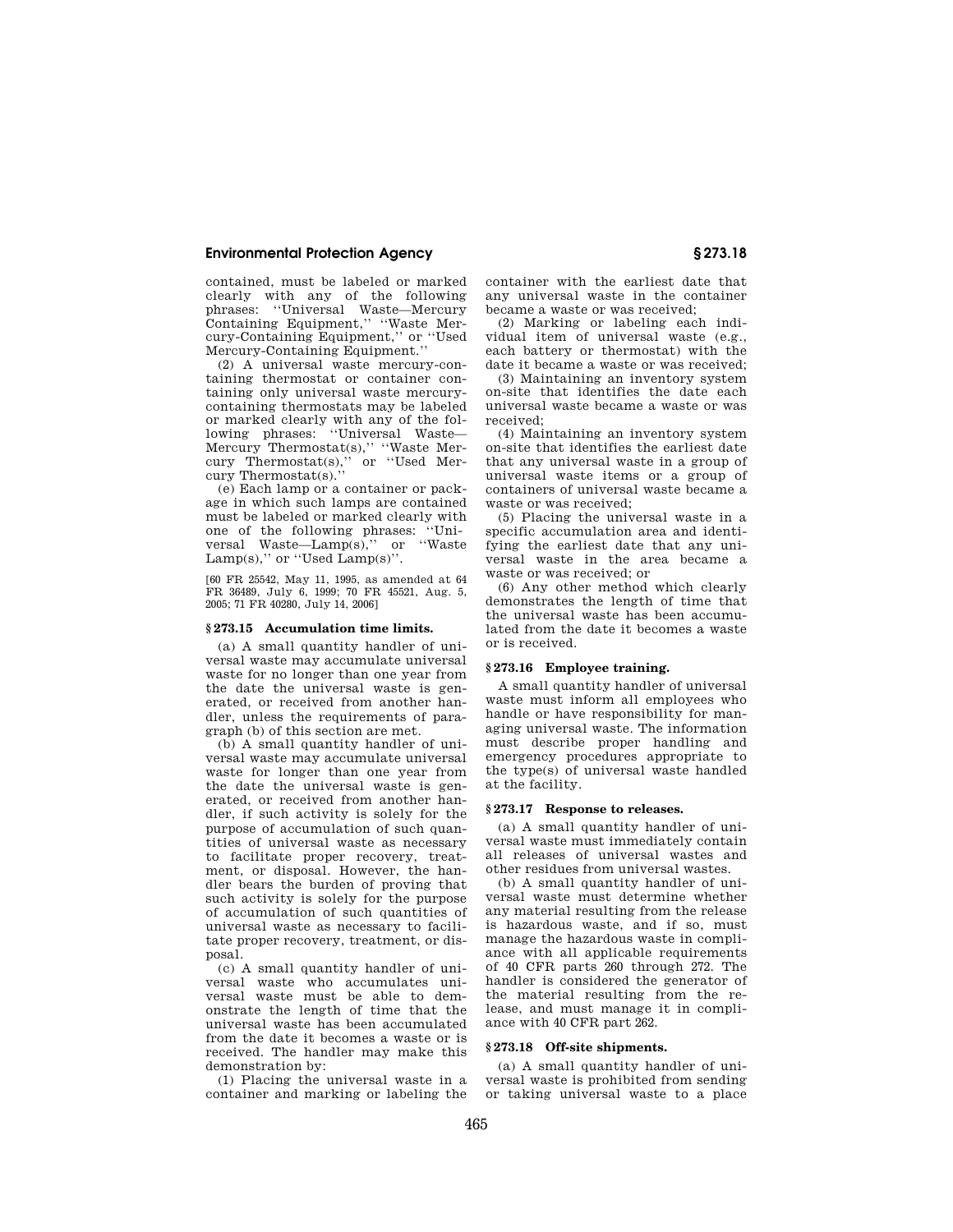other than another universal waste handler, a destination facility, or a foreign destination.

(b) If a small quantity handler of universal waste self-transports universal waste off-site, the handler becomes a universal waste transporter for those self-transportation activities and must comply with the transporter requirements of subpart D of this part while transporting the universal waste.

(c) If a universal waste being offered for off-site transportation meets the definition of hazardous materials under 49 CFR parts 171 through 180, a small quantity handler of universal waste must package, label, mark and placard the shipment, and prepare the proper shipping papers in accordance with the applicable Department of Transportation regulations under 49 CFR parts 172 through 180;

(d) Prior to sending a shipment of universal waste to another universal waste handler, the originating handler must ensure that the receiving handler agrees to receive the shipment.

(e) If a small quantity handler of universal waste sends a shipment of universal waste to another handler or to a destination facility and the shipment is rejected by the receiving handler or destination facility, the originating handler must either:

(1) Receive the waste back when notified that the shipment has been rejected, or

(2) Agree with the receiving handler on a destination facility to which the shipment will be sent.

(f) A small quantity handler of universal waste may reject a shipment containing universal waste, or a portion of a shipment containing universal waste that he has received from another handler. If a handler rejects a shipment or a portion of a shipment, he must contact the originating handler to notify him of the rejection and to discuss reshipment of the load. The handler must:

(1) Send the shipment back to the originating handler, or

(2) If agreed to by both the originating and receiving handler, send the shipment to a destination facility.

(g) If a small quantity handler of universal waste receives a shipment containing hazardous waste that is not a

**§ 273.19 40 CFR Ch. I (7–1–18 Edition)** 

universal waste, the handler must immediately notify the appropriate regional EPA office of the illegal shipment, and provide the name, address, and phone number of the originating shipper. The EPA regional office will provide instructions for managing the hazardous waste.

(h) If a small quantity handler of universal waste receives a shipment of non-hazardous, non-universal waste, the handler may manage the waste in any way that is in compliance with applicable federal, state or local solid waste regulations.

# **§ 273.19 Tracking universal waste shipments.**

A small quantity handler of universal waste is not required to keep records of shipments of universal waste.

## **§ 273.20 Exports.**

A small quantity handler of universal waste who sends universal waste to a foreign destination is subject to the requirements of 40 CFR part 262, subpart H.

[81 FR 85729, Nov. 28, 2016]

# **Subpart C—Standards for Large Quantity Handlers of Universal Waste**

#### **§ 273.30 Applicability.**

This subpart applies to large quantity handlers of universal waste (as defined in §273.9).

[64 FR 36489, July 6, 1999]

#### **§ 273.31 Prohibitions.**

A large quantity handler of universal waste is:

(a) Prohibited from disposing of universal waste; and

(b) Prohibited from diluting or treating universal waste, except by responding to releases as provided in 40 CFR 273.37; or by managing specific wastes as provided in 40 CFR 273.33.

### **§ 273.32 Notification.**

(a)(1) Except as provided in paragraphs (a)  $(2)$  and  $(3)$  of this section, a large quantity handler of universal waste must have sent written notification of universal waste management to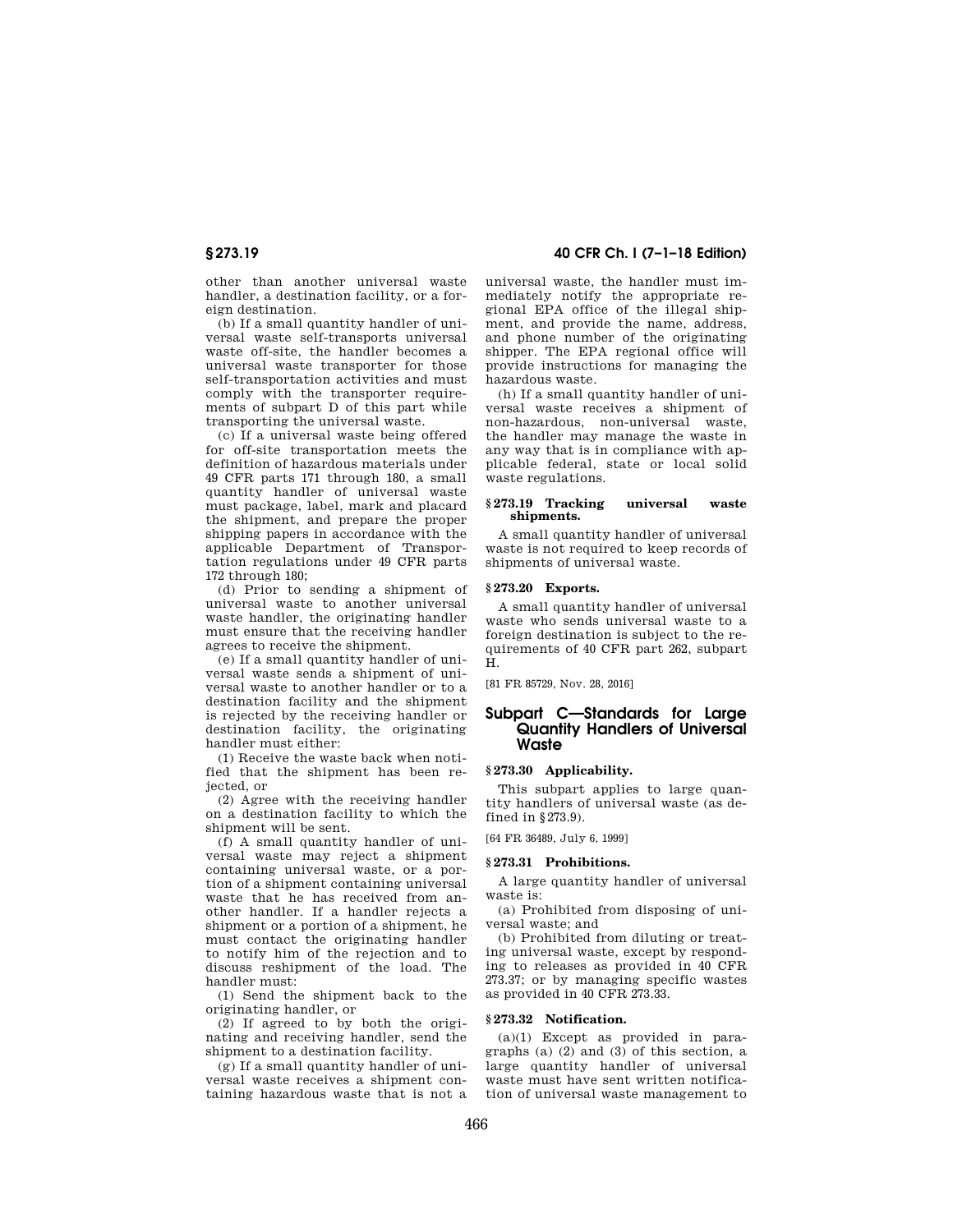the Regional Administrator, and received an EPA Identification Number, before meeting or exceeding the 5,000 kilogram storage limit.

(2) A large quantity handler of universal waste who has already notified EPA of his hazardous waste management activities and has received an EPA Identification Number is not required to renotify under this section.

(3) A large quantity handler of universal waste who manages recalled universal waste pesticides as described in 40 CFR 273.3(a)(1) and who has sent notification to EPA as required by 40 CFR part 165 is not required to notify for those recalled universal waste pesticides under this section.

(b) This notification must include:

(1) The universal waste handler's name and mailing address;

(2) The name and business telephone number of the person at the universal waste handler's site who should be contacted regarding universal waste management activities;

(3) The address or physical location of the universal waste management activities;

(4) A list of all the types of universal waste managed by the handler (e.g., batteries, pesticides, mercury-containing equipment, and lamps); and

(5) A statement indicating that the handler is accumulating more than 5,000 kilograms of universal waste at one time.

[60 FR 25542, May 11, 1995, as amended at 64 FR 36489, July 6, 1999; 70 FR 45522, Aug. 5, 2005]

# **§ 273.33 Waste management.**

(a) *Universal waste batteries.* A large quantity handler of universal waste must manage universal waste batteries in a way that prevents releases of any universal waste or component of a universal waste to the environment, as follows:

(1) A large quantity handler of universal waste must contain any universal waste battery that shows evidence of leakage, spillage, or damage that could cause leakage under reasonably foreseeable conditions in a container. The container must be closed, structurally sound, compatible with the contents of the battery, and must lack evidence of leakage, spillage, or damage that could cause leakage under reasonably foreseeable conditions.

(2) A large quantity handler of universal waste may conduct the following activities as long as the casing of each individual battery cell is not breached and remains intact and closed (except that cells may be opened to remove electrolyte but must be immediately closed after removal):

(i) Sorting batteries by type;

(ii) Mixing battery types in one container;

(iii) Discharging batteries so as to remove the electric charge:

(iv) Regenerating used batteries;

(v) Disassembling batteries or battery packs into individual batteries or cells;

(vi) Removing batteries from consumer products; or

(vii) Removing electrolyte from batteries.

(3) A large quantity handler of universal waste who removes electrolyte from batteries, or who generates other solid waste (e.g., battery pack materials, discarded consumer products) as a result of the activities listed above, must determine whether the electrolyte and/or other solid waste exhibit a characteristic of hazardous waste identified in 40 CFR part 261, subpart C.

(i) If the electrolyte and/or other solid waste exhibit a characteristic of hazardous waste, it must be managed in compliance with all applicable requirements of 40 CFR parts 260 through 272. The handler is considered the generator of the hazardous electrolyte and/ or other waste and is subject to 40 CFR part 262.

(ii) If the electrolyte or other solid waste is not hazardous, the handler may manage the waste in any way that is in compliance with applicable federal, state or local solid waste regulations.

(b) *Universal waste pesticides.* A large quantity handler of universal waste must manage universal waste pesticides in a way that prevents releases of any universal waste or component of a universal waste to the environment. The universal waste pesticides must be contained in one or more of the following:

(1) A container that remains closed, structurally sound, compatible with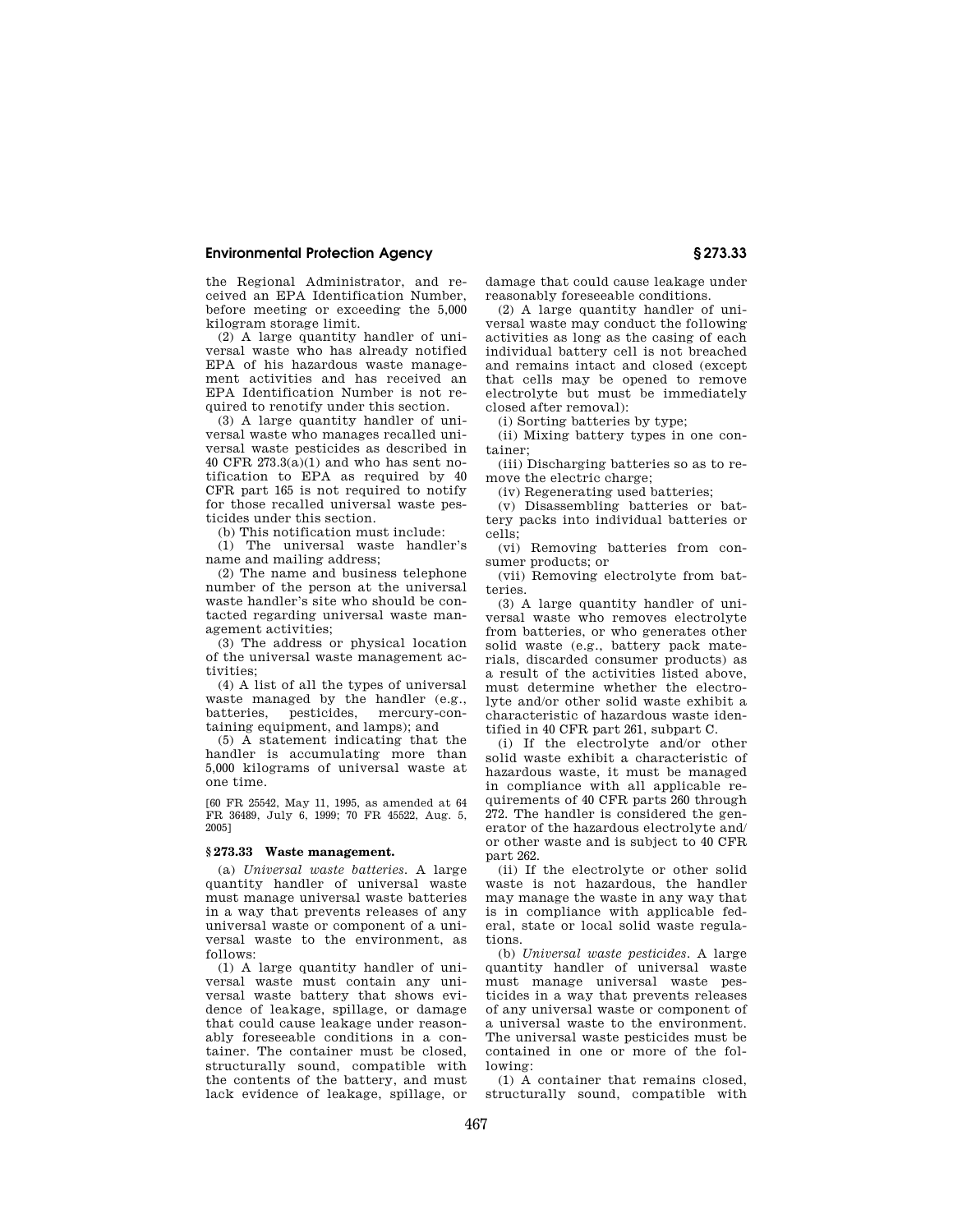the pesticide, and that lacks evidence of leakage, spillage, or damage that could cause leakage under reasonably foreseeable conditions; or

(2) A container that does not meet the requirements of paragraph (b)(1) of this section, provided that the unacceptable container is overpacked in a container that does meet the requirements of paragraph  $(b)(1)$  of this section; or

(3) A tank that meets the requirements of 40 CFR part 265 subpart J, except for 40 CFR 265.197(c), 265.200, and  $265.201$ ; or

(4) A transport vehicle or vessel that is closed, structurally sound, compatible with the pesticide, and that lacks evidence of leakage, spillage, or damage that could cause leakage under reasonably foreseeable conditions.

(c) *Mercury-containing equipment.* A large quantity handler of universal waste must manage universal waste mercury-containing equipment in a way that prevents releases of any universal waste or component of a universal waste to the environment, as follows:

(1) A large quantity handler of universal waste must place in a container any universal waste mercury-containing equipment with non-contained elemental mercury or that shows evidence of leakage, spillage, or damage that could cause leakage under reasonably foreseeable conditions. The container must be closed, structurally sound, compatible with the contents of the device, must lack evidence of leakage, spillage, or damage that could cause leakage under reasonably foreseeable conditions, and must be reasonably designed to prevent the escape of mercury into the environment by volatilization or any other means.

(2) A large quantity handler of universal waste may remove mercury-containing ampules from universal waste mercury-containing equipment provided the handler:

(i) Removes and manages the ampules in a manner designed to prevent breakage of the ampules;

(ii) Removes the ampules only over or in a containment device (e.g., tray or pan sufficient to collect and contain any mercury released from an ampule in case of breakage);

# **§ 273.33 40 CFR Ch. I (7–1–18 Edition)**

(iii) Ensures that a mercury clean-up system is readily available to immediately transfer any mercury resulting from spills or leaks of broken ampules from that containment device to a container that meets the requirements of 40 CFR 262.34;

(iv) Immediately transfers any mercury resulting from spills or leaks from broken ampules from the containment device to a container that meets the requirements of 40 CFR 262.34;

(v) Ensures that the area in which ampules are removed is well ventilated and monitored to ensure compliance with applicable OSHA exposure levels for mercury;

(vi) Ensures that employees removing ampules are thoroughly familiar with proper waste mercury handling and emergency procedures, including transfer of mercury from containment devices to appropriate containers;

(vii) Stores removed ampules in closed, non-leaking containers that are in good condition;

(viii) Packs removed ampules in the container with packing materials adequate to prevent breakage during storage, handling, and transportation;

(3) A large quantity handler of universal waste mercury-containing equipment that does not contain an ampule may remove the open original housing holding the mercury from universal waste mercury-containing equipment provided the handler:

(i) Immediately seals the original housing holding the mercury with an air-tight seal to prevent the release of any mercury to the environment; and

(ii) Follows all requirements for removing ampules and managing removed ampules under paragraph (c)(2) of this section; and

(4) (i) A large quantity handler of universal waste who removes mercurycontaining ampules from mercury-containing equipment or seals mercury from mercury-containing equipment in its original housing must determine whether the following exhibit a characteristic of hazardous waste identified in 40 CFR part 261, subpart C:

(A) Mercury or clean-up residues resulting from spills or leaks and/or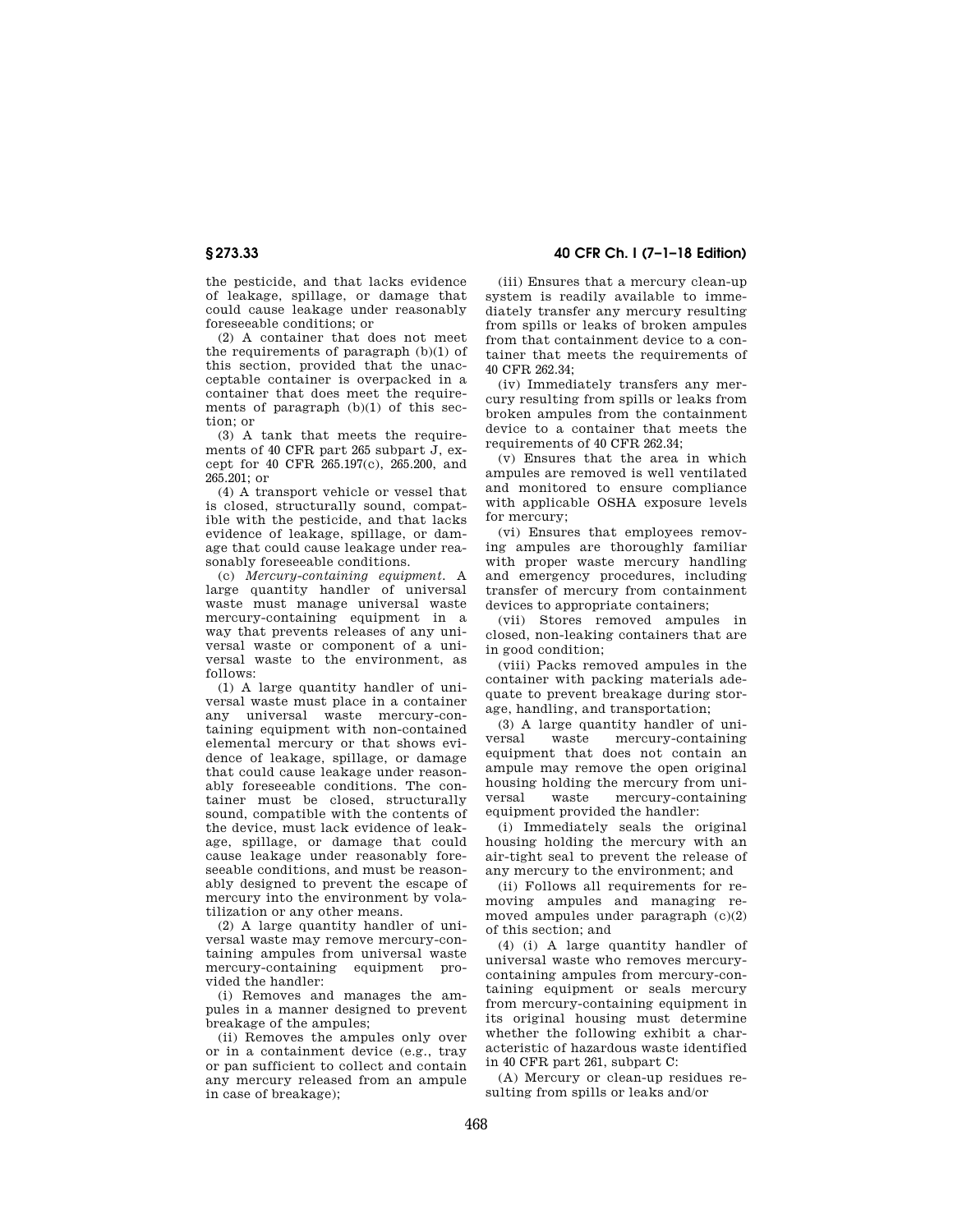(B) Other solid waste generated as a result of the removal of mercury-containing ampules or housings (e.g., the remaining mercury-containing device).

(ii) If the mercury, residues, and/or other solid waste exhibits a characteristic of hazardous waste, it must be managed in compliance with all applicable requirements of 40 CFR parts 260 through 272. The handler is considered the generator of the mercury, residues, and/or other waste and must manage it in compliance with 40 CFR part 262.

(iii) If the mercury, residues, and/or other solid waste is not hazardous, the handler may manage the waste in any way that is in compliance with applicable federal, state or local solid waste regulations.

(d) *Lamps.* A large quantity handler of universal waste must manage lamps in a way that prevents releases of any universal waste or component of a universal waste to the environment, as follows:

(1) A large quantity handler of universal waste must contain any lamp in containers or packages that are structurally sound, adequate to prevent breakage, and compatible with the contents of the lamps. Such containers and packages must remain closed and must lack evidence of leakage, spillage or damage that could cause leakage under reasonably foreseeable conditions.

(2) A large quantity handler of universal waste must immediately clean up and place in a container any lamp that is broken and must place in a container any lamp that shows evidence of breakage, leakage, or damage that could cause the release of mercury or other hazardous constituents to the environment. Containers must be closed, structurally sound, compatible with the contents of the lamps and must lack evidence of leakage, spillage or damage that could cause leakage or releases of mercury or other hazardous constituents to the environment under reasonably foreseeable conditions.

[60 FR 25542, May 11, 1995, as amended at 64 FR 36489, July 6, 1999; 70 FR 45522, Aug. 5, 2005]

# **§ 273.34 Labeling/marking.**

A large quantity handler of universal waste must label or mark the universal waste to identify the type of universal waste as specified below:

(a) Universal waste batteries (*i.e.*, each battery), or a container or tank in which the batteries are contained, must be labeled or marked clearly with any one of the following phrases: ''Universal Waste—Battery(ies),'' or ''Waste Battery(ies),'' or ''Used Battery(ies);''

(b) A container (or multiple container package unit), tank, transport vehicle or vessel in which recalled universal waste pesticides as described in 40 CFR  $273.3(a)(1)$  are contained must be labeled or marked clearly with:

(1) The label that was on or accompanied the product as sold or distributed; and

(2) The words ''Universal Waste—Pesticide(s)'' or ''Waste—Pesticide(s);''

(c) A container, tank, or transport vehicle or vessel in which unused pesticide products as described in 40 CFR  $273.3(a)(2)$  are contained must be labeled or marked clearly with:

(1)(i) The label that was on the product when purchased, if still legible;

(ii) If using the labels described in paragraph  $(c)(1)(i)$  of this section is not feasible, the appropriate label as required under the Department of Transportation regulation 49 CFR part 172;

(iii) If using the labels described in paragraphs (c)  $(1)(i)$  and  $(1)(ii)$  of this section is not feasible, another label prescribed or designated by the pesticide collection program; and

(2) The words ''Universal Waste—Pesticide(s)'' or ''Waste—Pesticide(s).''

(d) (1) Mercury-containing equipment (*i.e.*, each device), or a container in which the equipment is contained, must be labeled or marked clearly with any of the following phrases: ''Universal Waste—Mercury Containing Equipment,'' ''Waste Mercury-Containing Equipment,'' or ''Used Mercury-Containing Equipment.''

(2) A universal waste mercury-containing thermostat or container containing only universal waste mercurycontaining thermostats may be labeled or marked clearly with any of the following phrases: ''Universal Waste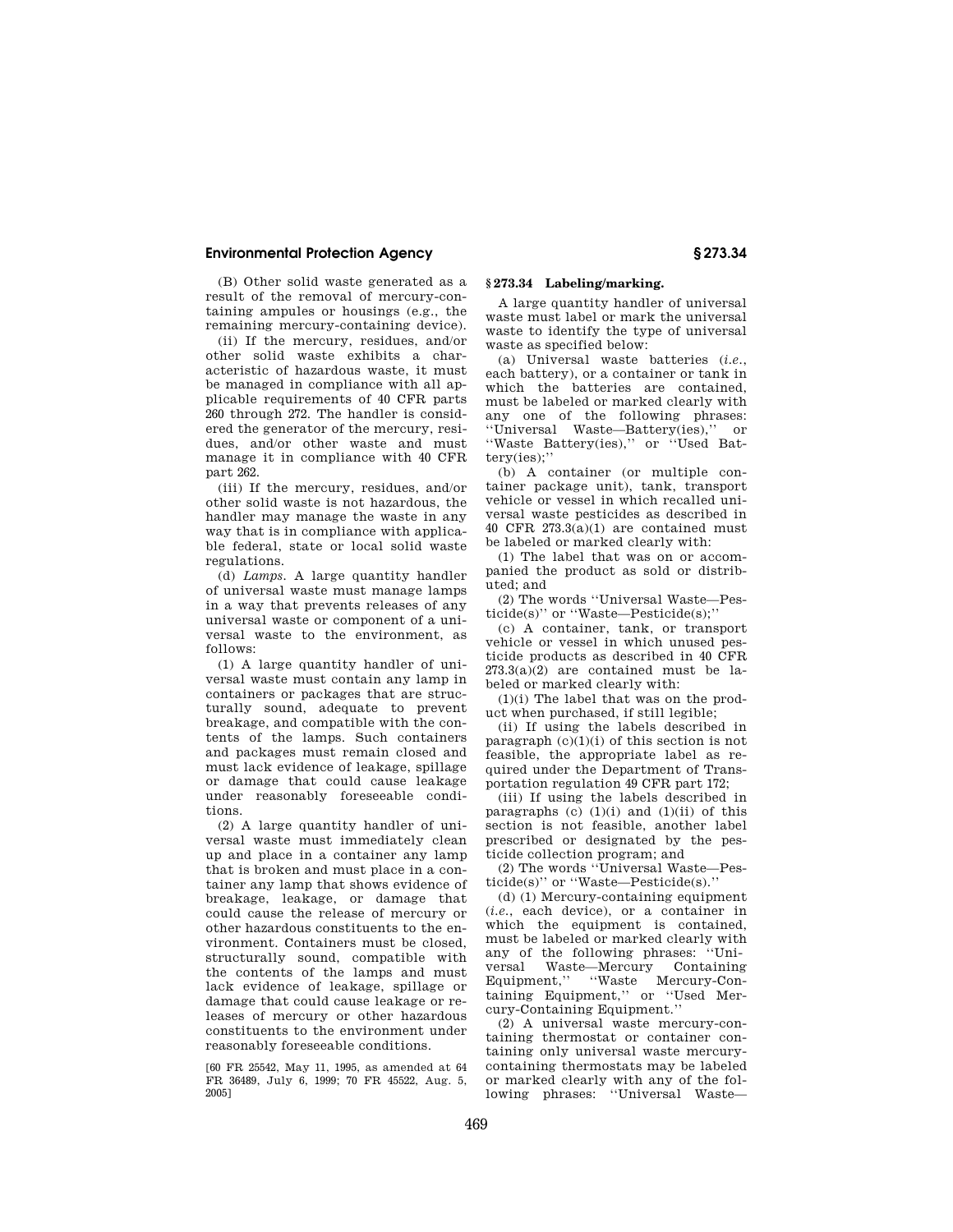Mercury Thermostat(s)," "Waste Mer-<br>cury Thermostat(s)," or "Used Mercury Thermostat(s)," cury Thermostat(s).''

(e) Each lamp or a container or package in which such lamps are contained must be labeled or marked clearly with any one of the following phrases:<br>"Universal Waste—Lamp(s)," or  $Waste—Lamp(s),'$  or ''Waste Lamp(s),'' or ''Used Lamp(s)''.

[60 FR 25542, May 11, 1995, as amended at 64 FR 36489, July 6, 1999; 70 FR 45522, Aug. 5, 2005; 71 FR 40280, July 14, 2006]

#### **§ 273.35 Accumulation time limits.**

(a) A large quantity handler of universal waste may accumulate universal waste for no longer than one year from the date the universal waste is generated, or received from another handler, unless the requirements of paragraph (b) of this section are met.

(b) A large quantity handler of universal waste may accumulate universal waste for longer than one year from the date the universal waste is generated, or received from another handler, if such activity is solely for the purpose of accumulation of such quantities of universal waste as necessary to facilitate proper recovery, treatment, or disposal. However, the handler bears the burden of proving that such activity was solely for the purpose of accumulation of such quantities of universal waste as necessary to facilitate proper recovery, treatment, or disposal.

(c) A large quantity handler of universal waste must be able to demonstrate the length of time that the universal waste has been accumulated from the date it becomes a waste or is received. The handler may make this demonstration by:

(1) Placing the universal waste in a container and marking or labeling the container with the earliest date that any universal waste in the container became a waste or was received;

(2) Marking or labeling the individual item of universal waste (e.g., each battery or thermostat) with the date it became a waste or was received;

(3) Maintaining an inventory system on-site that identifies the date the universal waste being accumulated became a waste or was received;

(4) Maintaining an inventory system on-site that identifies the earliest date

**§ 273.35 40 CFR Ch. I (7–1–18 Edition)** 

that any universal waste in a group of universal waste items or a group of containers of universal waste became a waste or was received;

(5) Placing the universal waste in a specific accumulation area and identifying the earliest date that any universal waste in the area became a waste or was received; or

(6) Any other method which clearly demonstrates the length of time that the universal waste has been accumulated from the date it becomes a waste or is received.

#### **§ 273.36 Employee training.**

A large quantity handler of universal waste must ensure that all employees are thoroughly familiar with proper waste handling and emergency procedures, relative to their responsibilities during normal facility operations and emergencies.

#### **§ 273.37 Response to releases.**

(a) A large quantity handler of universal waste must immediately contain all releases of universal wastes and other residues from universal wastes.

(b) A large quantity handler of universal waste must determine whether any material resulting from the release is hazardous waste, and if so, must manage the hazardous waste in compliance with all applicable requirements of 40 CFR parts 260 through 272. The handler is considered the generator of the material resulting from the release, and is subject to 40 CFR part 262.

#### **§ 273.38 Off-site shipments.**

(a) A large quantity handler of universal waste is prohibited from sending or taking universal waste to a place other than another universal waste handler, a destination facility, or a foreign destination.

(b) If a large quantity handler of universal waste self-transports universal waste off-site, the handler becomes a universal waste transporter for those self-transportation activities and must comply with the transporter requirements of subpart D of this part while transporting the universal waste.

(c) If a universal waste being offered for off-site transportation meets the definition of hazardous materials under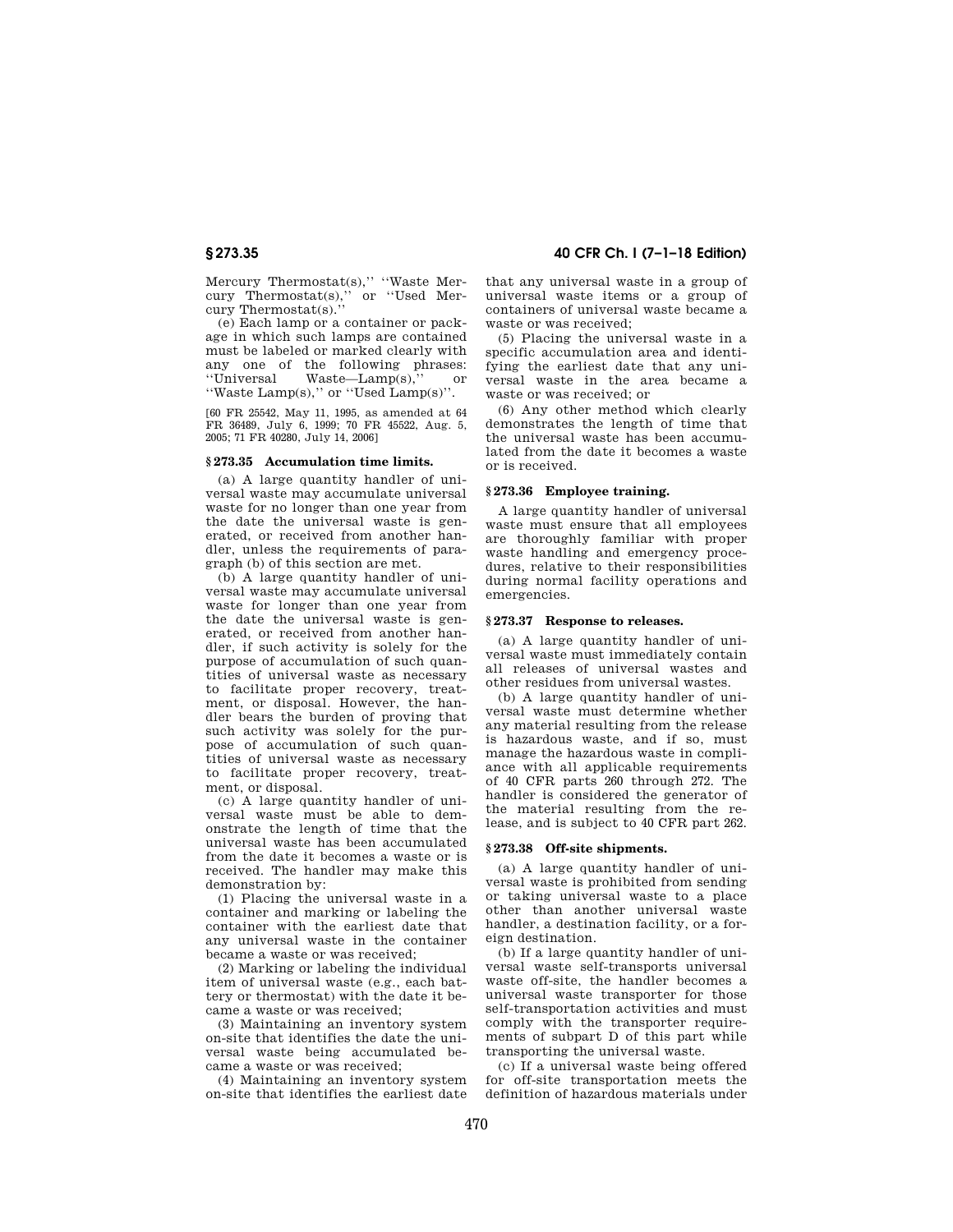49 CFR 171 through 180, a large quantity handler of universal waste must package, label, mark and placard the shipment, and prepare the proper shipping papers in accordance with the applicable Department of Transportation regulations under 49 CFR parts 172 through 180;

(d) Prior to sending a shipment of universal waste to another universal waste handler, the originating handler must ensure that the receiving handler agrees to receive the shipment.

(e) If a large quantity handler of universal waste sends a shipment of universal waste to another handler or to a destination facility and the shipment is rejected by the receiving handler or destination facility, the originating handler must either:

(1) Receive the waste back when notified that the shipment has been rejected, or

(2) Agree with the receiving handler on a destination facility to which the shipment will be sent.

(f) A large quantity handler of universal waste may reject a shipment containing universal waste, or a portion of a shipment containing universal waste that he has received from another handler. If a handler rejects a shipment or a portion of a shipment, he must contact the originating handler to notify him of the rejection and to discuss reshipment of the load. The handler must:

(1) Send the shipment back to the originating handler, or

(2) If agreed to by both the originating and receiving handler, send the shipment to a destination facility.

(g) If a large quantity handler of universal waste receives a shipment containing hazardous waste that is not a universal waste, the handler must immediately notify the appropriate regional EPA office of the illegal shipment, and provide the name, address. and phone number of the originating shipper. The EPA regional office will provide instructions for managing the hazardous waste.

(h) If a large quantity handler of universal waste receives a shipment of non-hazardous, non-universal waste, the handler may manage the waste in any way that is in compliance with applicable federal, state or local solid waste regulations.

#### **§ 273.39 Tracking universal waste shipments.**

(a) *Receipt of shipments.* A large quantity handler of universal waste must keep a record of each shipment of universal waste received at the facility. The record may take the form of a log, invoice, manifest, bill of lading, movement document or other shipping document. The record for each shipment of universal waste received must include the following information:

(1) The name and address of the originating universal waste handler or foreign shipper from whom the universal waste was sent;

(2) The quantity of each type of universal waste received (e.g., batteries, pesticides, thermostats);

(3) The date of receipt of the shipment of universal waste.

(b) *Shipments off-sit*e. A large quantity handler of universal waste must keep a record of each shipment of universal waste sent from the handler to other facilities. The record may take the form of a log, invoice, manifest, bill of lading, movement document or other shipping document. The record for each shipment of universal waste sent must include the following information:

(1) The name and address of the universal waste handler, destination facility, or foreign destination to whom the universal waste was sent;

(2) The quantity of each type of universal waste sent (e.g., batteries, pesticides, thermostats);

(3) The date the shipment of universal waste left the facility.

(c) *Record retention.* (1) A large quantity handler of universal waste must retain the records described in paragraph (a) of this section for at least three years from the date of receipt of a shipment of universal waste.

(2) A large quantity handler of universal waste must retain the records described in paragraph (b) of this section for at least three years from the date a shipment of universal waste left the facility.

[60 FR 25542, May 11, 1995, as amended at 81 FR 85729, Nov. 28, 2016]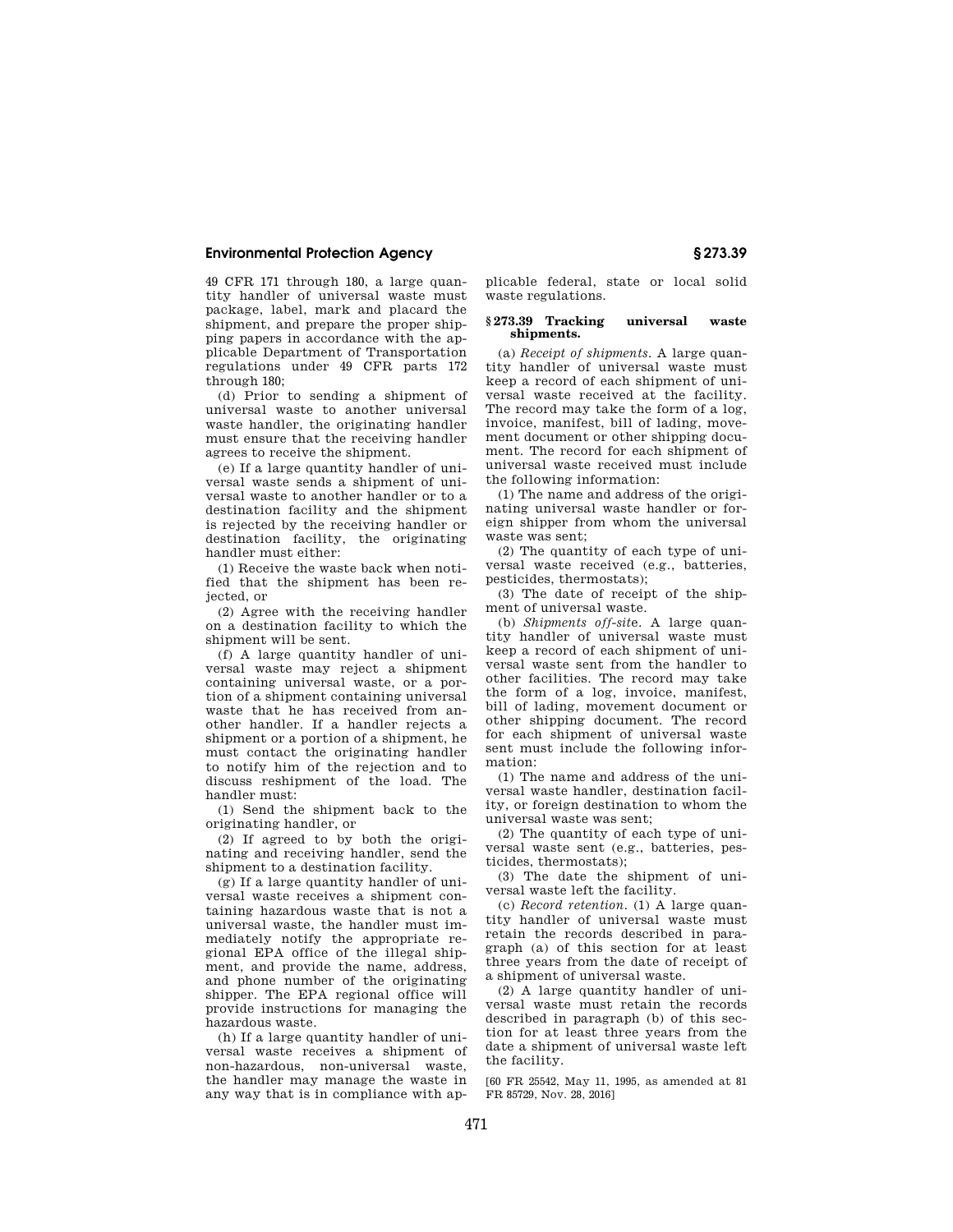#### **§ 273.40 Exports.**

A large quantity handler of universal waste who sends universal waste to a foreign destination is subject to the requirements of 40 CFR part 262, subpart H.

[81 FR 85729, Nov. 28, 2016]

# **Subpart D—Standards for Universal Waste Transporters**

#### **§ 273.50 Applicability.**

This subpart applies to universal waste transporters (as defined in §273.9).

[64 FR 36490, July 6, 1999]

### **§ 273.51 Prohibitions.**

A universal waste transporter is:

(a) Prohibited from disposing of universal waste; and

(b) Prohibited from diluting or treating universal waste, except by responding to releases as provided in 40 CFR 273.54.

# **§ 273.52 Waste management.**

(a) A universal waste transporter must comply with all applicable U.S. Department of Transportation regulations in 49 CFR part 171 through 180 for transport of any universal waste that meets the definition of hazardous material in 49 CFR 171.8. For purposes of the Department of Transportation regulations, a material is considered a hazardous waste if it is subject to the Hazardous Waste Manifest Requirements of the U.S. Environmental Protection Agency specified in 40 CFR part 262. Because universal waste does not require a hazardous waste manifest, it is not considered hazardous waste under the Department of Transportation regulations.

(b) Some universal waste materials are regulated by the Department of Transportation as hazardous materials because they meet the criteria for one or more hazard classes specified in 49 CFR 173.2. As universal waste shipments do not require a manifest under 40 CFR 262, they may not be described by the DOT proper shipping name ''hazardous waste, (l) or (s), n.o.s.'', nor may the hazardous material's proper

**§ 273.40 40 CFR Ch. I (7–1–18 Edition)** 

shipping name be modified by adding the word ''waste''.

# **§ 273.53 Storage time limits.**

(a) A universal waste transporter may only store the universal waste at a universal waste transfer facility for ten days or less.

(b) If a universal waste transporter stores universal waste for more than ten days, the transporter becomes a universal waste handler and must comply with the applicable requirements of subparts B or C of this part while storing the universal waste.

#### **§ 273.54 Response to releases.**

(a) A universal waste transporter must immediately contain all releases of universal wastes and other residues from universal wastes.

(b) A universal waste transporter must determine whether any material resulting from the release is hazardous waste, and if so, it is subject to all applicable requirements of 40 CFR parts 260 through 272. If the waste is determined to be a hazardous waste, the transporter is subject to 40 CFR part 262.

#### **§ 273.55 Off-site shipments.**

(a) A universal waste transporter is prohibited from transporting the universal waste to a place other than a universal waste handler, a destination facility, or a foreign destination.

(b) If the universal waste being shipped off-site meets the Department of Transportation's definition of hazardous materials under 49 CFR 171.8, the shipment must be properly described on a shipping paper in accordance with the applicable Department of Transportation regulations under 49 CFR part 172.

# **§ 273.56 Exports.**

A universal waste transporter transporting a shipment of universal waste to a foreign destination is subject to the requirements of 40 CFR part 262, subpart H.

[81 FR 85729, Nov. 28, 2016]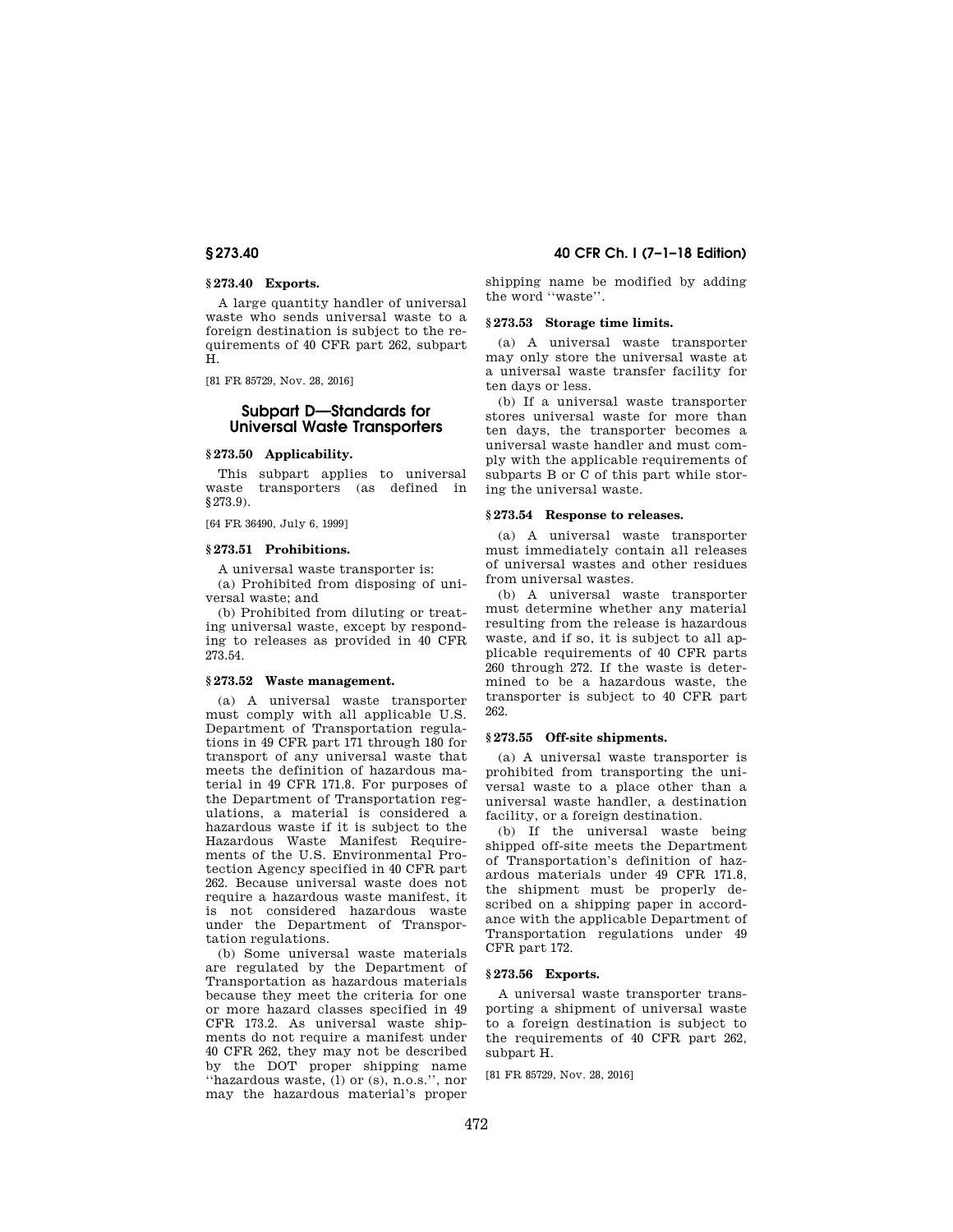# **Subpart E—Standards for Destination Facilities**

## **§ 273.60 Applicability.**

(a) The owner or operator of a destination facility (as defined in §273.9) is subject to all applicable requirements of parts 264, 265, 266, 268, 270, and 124 of this chapter, and the notification requirement under section 3010 of RCRA.

(b) The owner or operator of a destination facility that recycles a particular universal waste without storing that universal waste before it is recycled must comply with 40 CFR 261.6(c)(2).

[60 FR 25542, May 11, 1995, as amended at 64 FR 36490, July 6, 1999]

#### **§ 273.61 Off-site shipments.**

(a) The owner or operator of a destination facility is prohibited from sending or taking universal waste to a place other than a universal waste handler, another destination facility or foreign destination.

(b) The owner or operator of a destination facility may reject a shipment containing universal waste, or a portion of a shipment containing universal waste. If the owner or operator of the destination facility rejects a shipment or a portion of a shipment, he must contact the shipper to notify him of the rejection and to discuss reshipment of the load. The owner or operator of the destination facility must:

(1) Send the shipment back to the original shipper, or

(2) If agreed to by both the shipper and the owner or operator of the destination facility, send the shipment to another destination facility.

(c) If the owner or operator of a destination facility receives a shipment containing hazardous waste that is not a universal waste, the owner or operator of the destination facility must immediately notify the appropriate regional EPA office of the illegal shipment, and provide the name, address, and phone number of the shipper. The EPA regional office will provide instructions for managing the hazardous waste.

(d) If the owner or operator of a destination facility receives a shipment of non-hazardous, non-universal waste,

the owner or operator may manage the waste in any way that is in compliance with applicable federal or state solid waste regulations.

## **§ 273.62 Tracking universal waste shipments.**

(a) The owner or operator of a destination facility must keep a record of each shipment of universal waste received at the facility. The record may take the form of a log, invoice, manifest, bill of lading, movement document or other shipping document. The record for each shipment of universal waste received must include the following information:

(1) The name and address of the universal waste handler, destination facility, or foreign shipper from whom the universal waste was sent;

(2) The quantity of each type of universal waste received (e.g., batteries, pesticides, thermostats);

(3) The date of receipt of the shipment of universal waste.

(b) The owner or operator of a destination facility must retain the records described in paragraph (a) of this section for at least three years from the date of receipt of a shipment of universal waste.

[60 FR 25542, May 11, 1995, as amended at 81 FR 85729, Nov. 28, 2016]

# **Subpart F—Import Requirements**

# **§ 273.70 Imports.**

Persons managing universal waste that is imported from a foreign country into the United States are subject to the requirements of 40 CFR part 262 subpart H and the applicable requirements of this part, immediately after the waste enters the United States, as indicated in paragraphs (a) through (c) of this section:

(a) A universal waste transporter is subject to the universal waste transporter requirements of subpart D of this part.

(b) A universal waste handler is subject to the small or large quantity handler of universal waste requirements of subparts B or C, as applicable.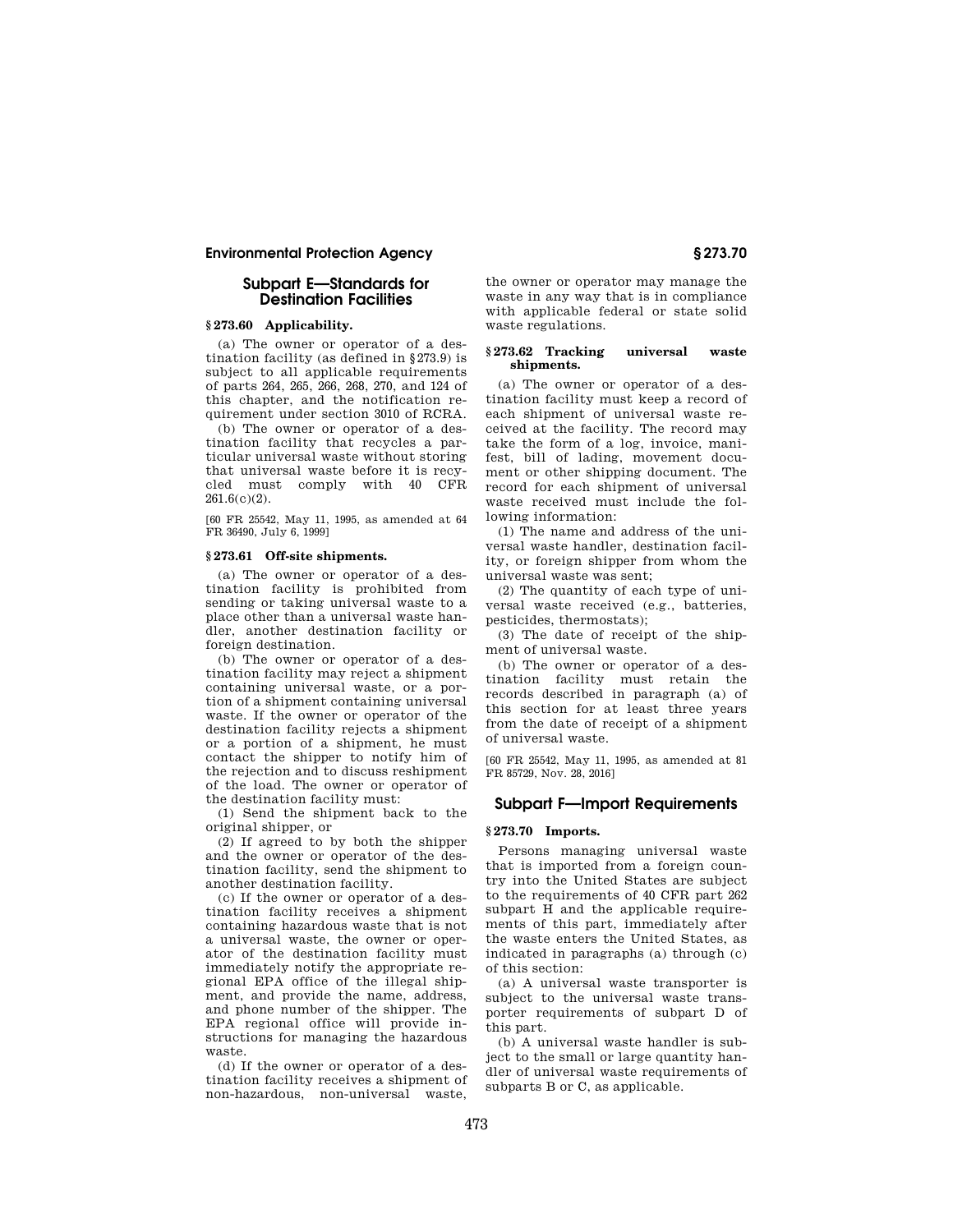(c) An owner or operator of a destination facility is subject to the destination facility requirements of subpart E of this part.

[81 FR 85729, Nov. 28, 2016]

# **Subpart G—Petitions To Include Other Wastes Under 40 CFR Part 273**

## **§ 273.80 General.**

(a) Any person seeking to add a hazardous waste or a category of hazardous waste to this part may petition for a regulatory amendment under this subpart and 40 CFR 260.20 and 260.23.

(b) To be successful, the petitioner must demonstrate to the satisfaction of the Administrator that regulation under the universal waste regulations of 40 CFR part 273 is: appropriate for the waste or category of waste; will improve management practices for the waste or category of waste; and will improve implementation of the hazardous waste program. The petition must include the information required by 40 CFR 260.20(b). The petition should also address as many of the factors listed in 40 CFR 273.81 as are appropriate for the waste or waste category addressed in the petition.

(c) The Administrator will evaluate petitions using the factors listed in 40 CFR 273.81. The Administrator will grant or deny a petition using the factors listed in 40 CFR 273.81. The decision will be based on the weight of evidence showing that regulation under 40 CFR part 273 is appropriate for the waste or category of waste, will improve management practices for the waste or category of waste, and will improve implementation of the hazardous waste program.

#### **§ 273.81 Factors for petitions to include other wastes under 40 CFR part 273.**

(a) The waste or category of waste, as generated by a wide variety of generators, is listed in subpart D of part 261 of this chapter, or (if not listed) a proportion of the waste stream exhibits one or more characteristics of hazardous waste identified in subpart C of part 261 of this chapter. (When a characteristic waste is added to the universal waste

# **§ 273.80 40 CFR Ch. I (7–1–18 Edition)**

regulations of this part 273 by using a generic name to identify the waste category (e.g., batteries), the definition of universal waste in §260.10 of this chapter and §273.9 will be amended to include only the hazardous waste portion of the waste category (e.g., hazardous waste batteries).) Thus, only the portion of the waste stream that does exhibit one or more characteristics (*i.e.*, is hazardous waste) is subject to the universal waste regulations of this part 273;

(b) The waste or category of waste is not exclusive to a specific industry or group of industries, is commonly generated by a wide variety of types of establishments (including, for example, households, retail and commercial businesses, office complexes, very small quantity generators, small businesses, government organizations, as well as large industrial facilities);

(c) The waste or category of waste is generated by a large number of generators (e.g., more than 1,000 nationally) and is frequently generated in relatively small quantities by each generator;

(d) Systems to be used for collecting the waste or category of waste (including packaging, marking, and labeling practices) would ensure close stewardship of the waste;

(e) The risk posed by the waste or category of waste during accumulation and transport is relatively low compared to other hazardous wastes, and specific management standards proposed or referenced by the petitioner (e.g., waste management requirements appropriate to be added to 40 CFR 273.13, 273.33, and 273.52; and/or applicable Department of Transportation requirements) would be protective of human health and the environment during accumulation and transport;

(f) Regulation of the waste or category of waste under 40 CFR part 273 will increase the likelihood that the waste will be diverted from non-hazardous waste management systems (e.g., the municipal waste stream, nonhazardous industrial or commercial waste stream, municipal sewer or stormwater systems) to recycling, treatment, or disposal in compliance with Subtitle C of RCRA.